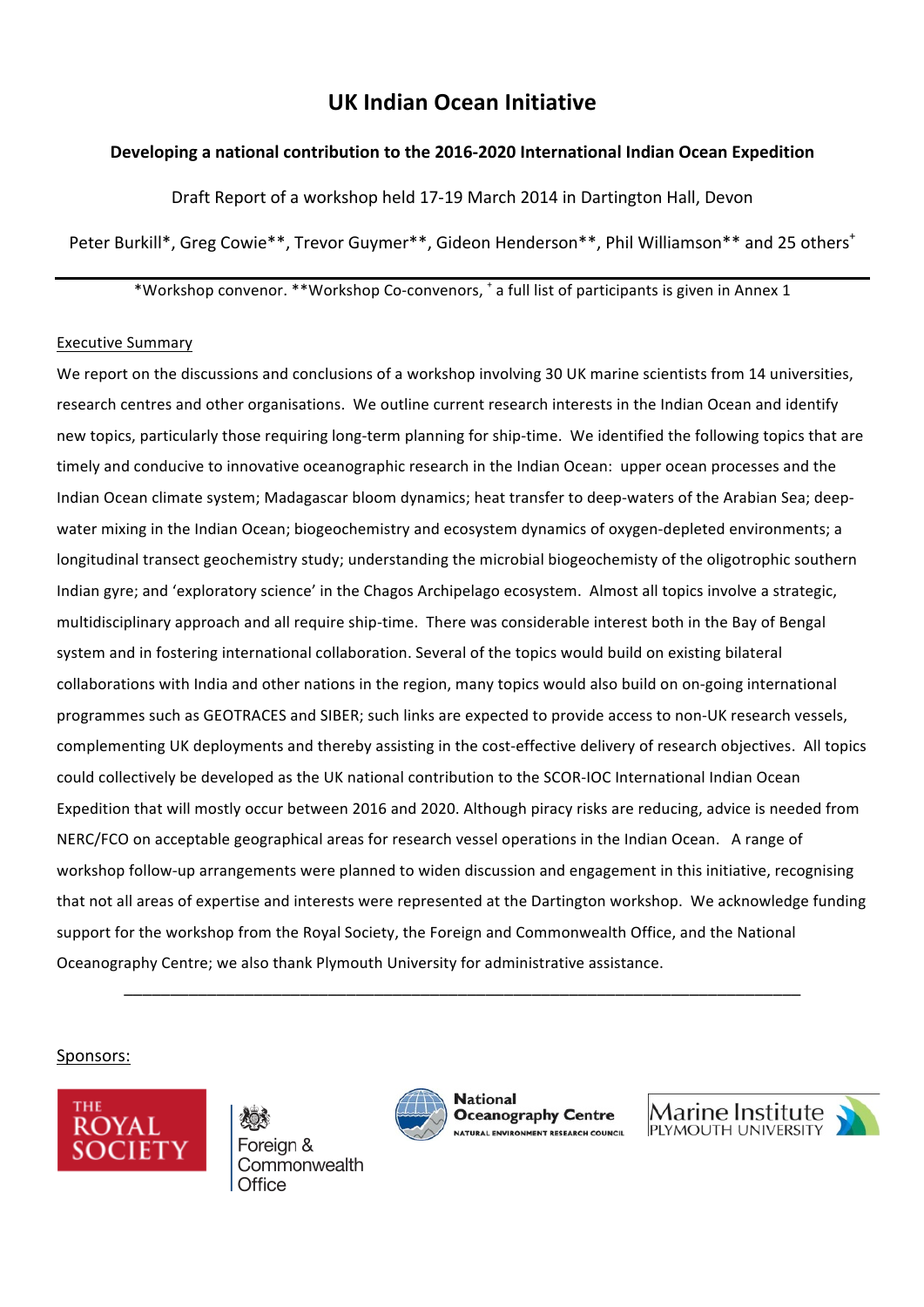### **1. INTRODUCTION**

Several topics, identified below, converge and interact to ensure that the Indian Ocean will be a particularly important geographical region for strategic marine research in the next decade.

**1.1 International Context.** During the next decade, the international community will greatly increase research efforts in the Indian Ocean. The Scientific Committee on Oceanic Research (SCOR) and the Intergovernmental Oceanographic Commission (IOC) are sponsoring a new collaborative, international activity in the Indian Ocean: the "International Indian Ocean Expedition-2" (IIOE-2). This initiative was initially identified by SCOR at its 2011 Annual Meeting, and its development was agreed by the IOC Assembly in June 2013. Ongoing and recent developments to ensure that national and international plans are aligned are summarised in Section 4. In late 2015, SCOR and IOC will co-host an international symposium to celebrate 50 years of research in the Indian Ocean and, at the same time, formally launch IIOE-2 as a new phase of fieldwork in the Indian Ocean.

**1.2 National Activities.** A substantive, oceanographic UK research contribution to IIOE-2 is considered highly desirable and fully consistent with national interests – addressing important societal, scientific and policy needs, whilst also building on existing capabilities, expertise and international links. In particular, it would: i) add to ongoing/planned research such as Sustained Indian Ocean Biogeochemistry and Ecosystem Research (SIBER), GEOTRACES, and the new NERC programme, Drivers of Variability in the South Asian Monsoon; ii) contribute to national marine stewardship responsibilities in the Marine Protected Area of the British Indian Ocean Territory (BIOT); and iii) complement the increasing research commitments in the region by Australia, China, Germany, India, Japan, South Africa and others. The main temporal focus for the UK fieldwork is likely to be 2016-2020, although it could continue in later years, since IOC is keen to secure longterm involvement in the region.

**1.3 Scientific Rationale.** The Indian Ocean remains one of the world's least studied major ocean basins. It contains many unique and fascinating features, and is a natural laboratory for studying seasonal dynamics in tropical waters. It is largely landlocked with landmasses bounding the N, W and E sides where land-sea interactions in coastal waters are locally strong. For instance, the Ganges has the second greatest river discharge in the world and freshwater input permeates much of the north-east Indian Ocean. The northern Indian Ocean is strongly influenced by the semi-annual Asian monsoons and these generate unique ocean basin current reversals. The Arabian Sea experiences exceptionally strong air-sea interactions, due to the low-level Findlater Jet that blows during the summer monsoon. This jet generates localised upwelling due to Ekman transport near the coasts of Somalia, Yemen and Oman; yet 500 km offshore the waters remain unmixed. The Arabian Sea, landlocked at its northern end, is highly stratified and supplied with salt from Red Sea outflow; together with locally high monsoonal production, this generates the lowest mid-water oxygen content of any ocean basin. In the south-west Indian Ocean, the Agulhas Current is the largest western boundary current in the world ocean (100 Sverdrups) contributing heat from the tropical Indian Ocean into the Atlantic, as well as feeding the Antarctic Circumpolar Current. On the eastern boundary, the Indonesian Through Flow is an ocean current that provides a low-latitude pathway for warm, fresh water to move from the Pacific to the Indian Ocean, with global climatic consequences. In the south-east Indian Ocean, the Leeuwin Current is unusual in being a warm south-flowing mid-latitude coastal current. Regional climate exhibits decadal changes from the action of the Indian Ocean Dipole, which brings rain or drought alternately to either Kenya or Australia. These changes have major impacts on regional economies.

Indian Ocean microbiology, biology and ecosystems also have very many important scientific features. As pointed out above, the northern Indian Ocean has oxygen deficient mid-depth waters, that provide unique opportunities to study how microbiological processes drive the production of methane and nitrous oxide (two highly potent greenhouse gases). As the Indian Ocean is becoming increasingly O<sub>2</sub> deficient, hydrogen sulphide (H<sub>2</sub>S) is now being recorded in open waters for the first time, with consequences for marine life. Under global warming, similar deoxygenation is projected to increasingly occur elsewhere; the Indian Ocean therefore provides a window to the future. 

Effective national and international management of stocks of commercially important species such as yellow-fin tuna and squid not only requires knowledge of their population dynamics and migratory patterns, but also their dependence on, and role in, the ecosystem as a whole, and their sensitivity to environmental stressors. Untapped resources such as myctophid fish which are abundant in the Indian Ocean are now being considered for commercial fishing. Seabed biology can be strongly affected by monsoons and so affords excellent opportunities for understanding vertical linkages from the atmosphere to the seafloor. High-quality coral reefs (with varying degrees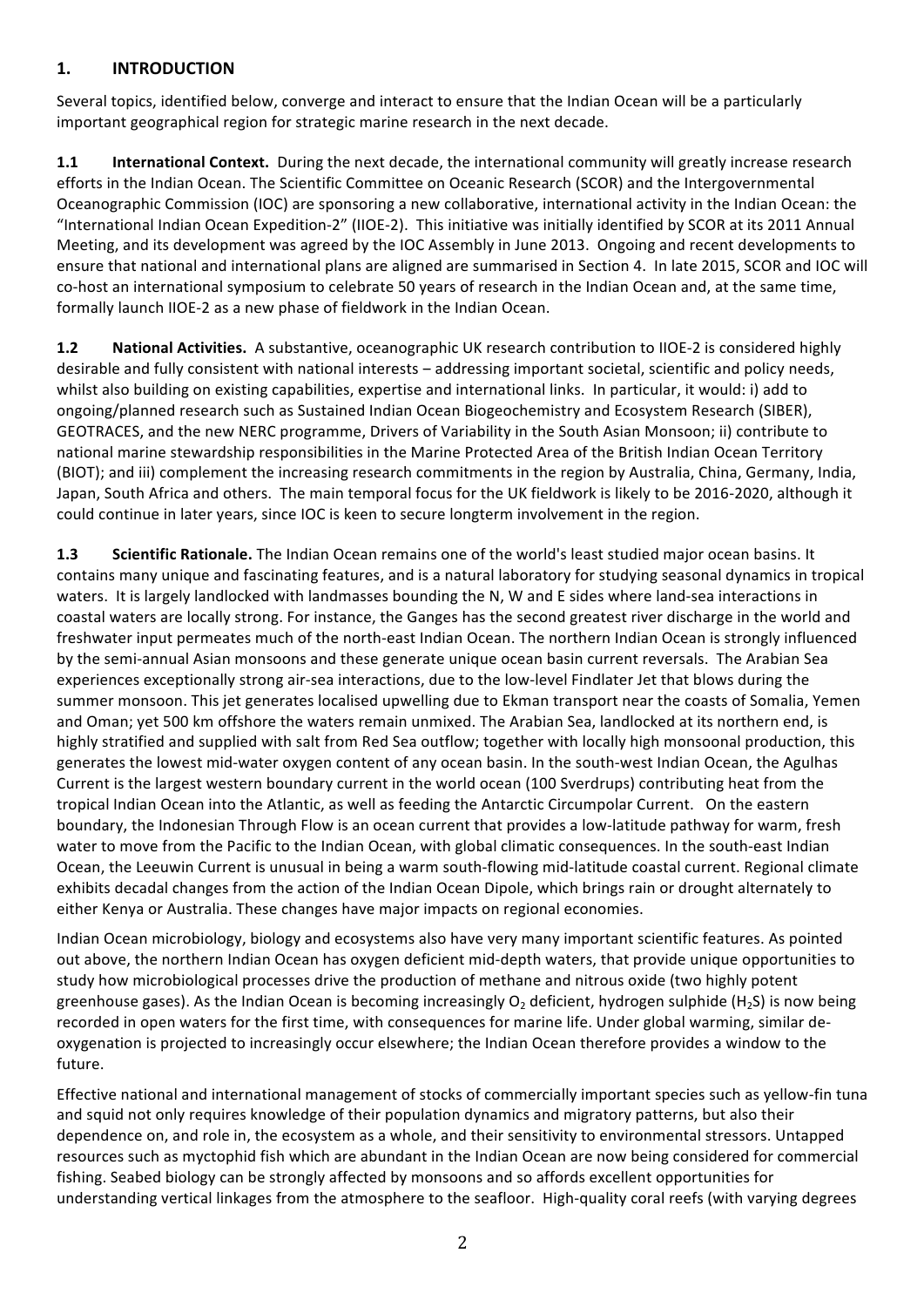of protection) are found throughout much of the central Indian Ocean, providing excellent opportunities to understand the interactions between ocean acidification, sea-level rise and reef resilience.

A key feature of Indian Ocean geology is the Rodrigues Triple Junction – a geological junction in the southern Indian Ocean, where the African Plate, the Indo-Australian Plate, and the Antarctic Plate meet. Little is known of the development of hydrothermal systems on Indian Ocean Ridge crests. The sediments of the Indian Ocean contain important palaeo-climatological records of past climate change both in the tropics, in the upwelling regions, and at the mobile boundary with the Southern Ocean, which has shifted north and south from interglacial to glacial periods. The remoteness of the region means that these changes are poorly sampled and understood, making our appreciation and modelling of climate change processes incomplete. The north-east margin of the Indian Ocean is an active plate boundary subject to massive earthquakes and associated tsunamis. These processes are poorly understood in this region, yet there are signs that a new plate boundary is forming at the southern end of the Bay of Bengal. More knowledge is needed for better predictions of volcanic and seismic activity.

Societally, most countries bordering the Indian Ocean are experiencing rapid development and population growth; they are also highly vulnerable to marine-related environmental risks and hazards (variability in weather and climate, tsunamis and longterm sea level rise), with major consequences. For instance, the Asian Monsoon directly affects the lives of about one-third of the global population. Understanding monsoonal triggering and intensity is crucial. At intra-seasonal time-scales, the Madden–Julian Oscillation (MJO) is the primary source of tropical atmospheric variability, and is most active in the warm pool of the Indian Ocean. It is believed to play a role in triggering the El Niño Southern Oscillation (ENSO), with major effects in the Pacific, North America and South America, as well as modulating rainfall and hurricane activity more widely, particularly in tropical regions. But our ability to simulate and predict the MJO is severely limited due to poor model representation of processes key to the MJO. The role of the Indian Ocean in triggering the MJO (by both air-sea interaction and planetary waves) is a current topic of debate. Better predictions of the weather and climate for the countries around the Indian Ocean are crucially dependent on sea surface conditions, in turn affected by upper ocean dynamics and other oceanographic processes which are currently poorly understood.

**1.4 Timeliness.** The Indian Ocean has been relatively neglected by the UK oceanographic research community over the last decade for a variety of reasons. These included piracy in the north-west Indian Ocean, and the additional operational costs of working beyond the North and South Atlantic – thus requiring a sequence of research cruises for cost-effectiveness. However:

- the risks of piracy have now decreased, with the development of protective measures by commercial shipping and increased western naval patrols (no vessels have been hijacked since 2012)
- very much more data can now be obtained on physical processes by using modern technologies such as gliders and advanced remote sensing platforms (floats) that are much less ship-dependent; these techniques are relatively unexploited in the Indian Ocean
- despite the hiatus, there is now keen interest in the Indian Ocean by UK researchers (in addition to the 30 workshop participants, many others expressed interest but were unable to attend)
- there is now scope for substantive additional added-value, particularly for interdisciplinary and societally-relevant science, by partnership work through the SCOR/IOC IIOE-2 initiative (see 1.1 above, also www.scor-int.org). IIOE-2 is based on an international field campaign, to start in late 2015/early 2016 and continuing for up to a decade. To date, the UK has been closely involved in the leadership and planning of IIOE-2, and it would be highly desirable for several UK scientists to participate in the NIO-IOC-SCOR Indian Ocean Open Science Symposium to be held in Goa, India in late November 2015.

**1.5 Workshop format and goals.** The two-day Dartington workshop started with an introductory session that set the broad conceptual and practical background for significant UK participation in IIOE-2. Talks were given on SCOR (Peter Burkill), BIOT (Phil Williamson), GEOTRACES (Gideon Henderson) and SIBER (Greg Cowie). This session was followed by overviews of seven topics of particular relevance to the UK community. Each topic was introduced by a lead speaker who left plenty of time for follow-up discussion. This session was designed as a stepping stone towards identifying important research opportunities that could be addressed by UK researchers through a field campaign (primarily ship-based) in the Indian Ocean. The topic talks were on: Monsoons (Adrian Mathews), Physics (Adrian New), Biogeochemistry (Tom Anderson), Benthos (Alex Rogers), Top Predators (Chris Mees), Geochemistry (Maeve Lohan), and Geology and Geophysics (Karen Sigloch). A talk on NERC funding mechanisms (Mike Webb)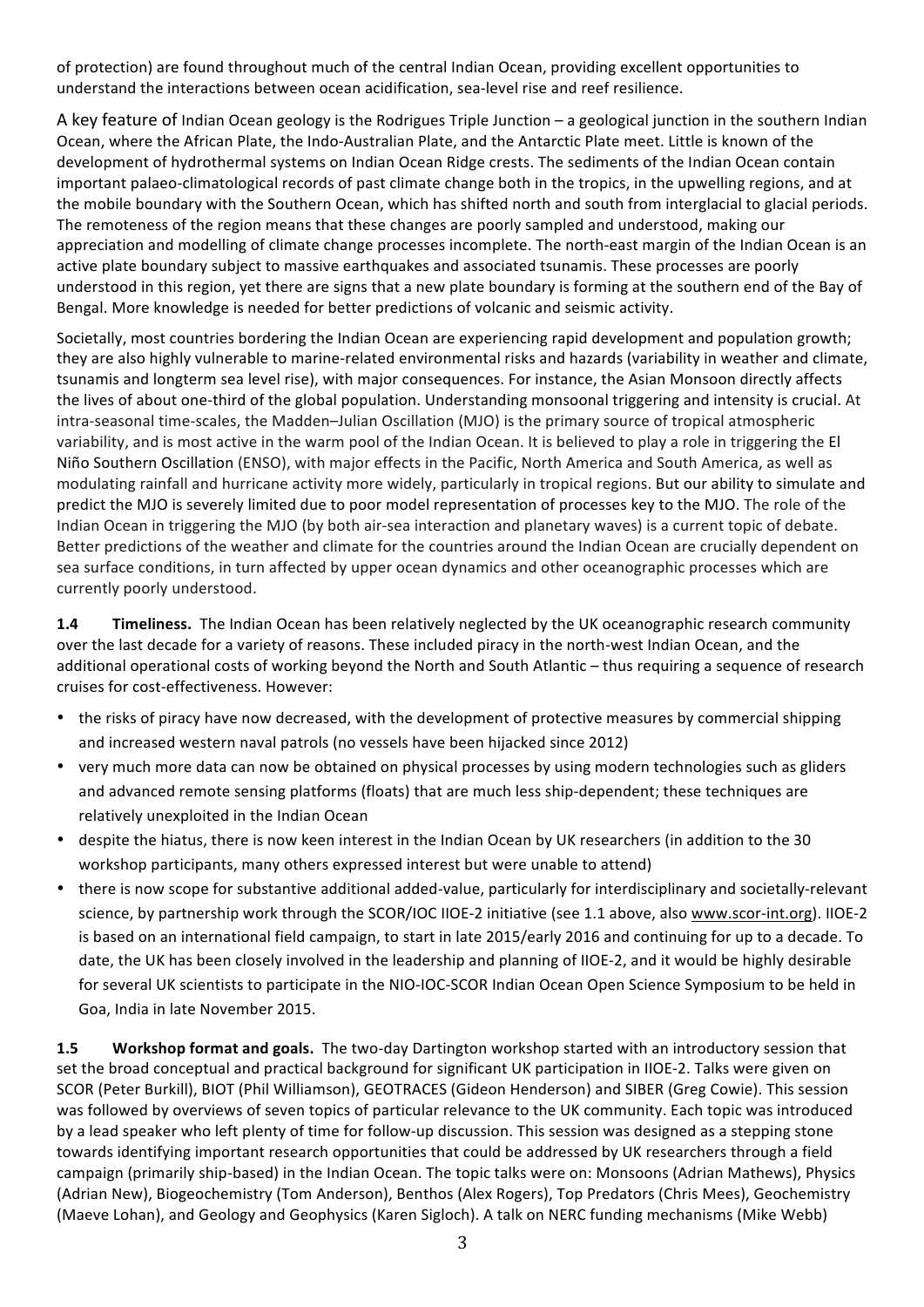provided information on how research support could be obtained. The workshop then switched to a more synthetic focus with discussion of potential future research in physics (Trevor Guymer & Elaine McDonagh), biogeochemistry (Peter Burkill & Tom Bell) and ecosystems (Phil Williamson & Bhavani Narayanaswamy). Each group worked in parallel and were charged with identifying priority research areas that could lead to the development of research proposals. The final session comprised feedback from each of the parallel groups with discussion and agreement on the major research proposals to be undertaken. All talks will be collected in a Dropbox site courtesy of Karen Heywood. The workshop agenda is given in Annex 2.

# **2. OVERVIEW OF RESEARCH FIELDS**

The aim here was to consider present and recent research interests in each field. These were tackled in different ways by each of the groups.

**2.1 Monsoons** (Trevor Guymer). In his overview, Adrian Matthews described the basics of the monsoon system, with emphasis on the special characteristics of the Indian Ocean, e.g. the closed northern boundary, orographic barriers and seasonal reversals. In January, high precipitation occurs where there are high sea surface temperatures (SSTs); in July, when the SW monsoon is in place, the highest precipitation is found over the Indian subcontinent. Surface waters in the Bay of Bengal then greatly freshen: about half of this change is due to the high rainfall over the Bay, the remainder is due to river input. As a result, interesting barrier layers are formed in the Bay of Bengal.

The monsoon interacts with complex ocean current systems, and also strongly links to ocean biogeochemistry. Most climate models (e.g. the Met Office Unified Model) have a dry bias, some of which is due to lack of seasonallyvarying chlorophyll in the Arabian Sea. A 1<sup>o</sup>C temperature error gives a 2mm/day change in evaporation.

A specific feature is the Madden-Julian Oscillation (MJO) which occurs in November to April. Rainfall anomalies propagate east with a periodicity of 30-60 days. Individual events can either shut off or double the precipitation and there are coherent wind and temperature anomalies. The MJO triggers Rossby Waves in mid-latitudes and Kelvin Waves at the equator. Two-way coupling also occurs. In June-August, the MJO changes character and develops a more northwards component to its propagation. This is important for the monsoon system in the boreal summer by contributing an intra-seasonal oscillation.

The dynamical component is also important in the MJO: equatorial Kelvin waves give rise to coastally-trapped plus reflected-downwelling Rossby Waves; these travel back to the western Indian Ocean where there is a feedback on the convection. The timescale is such that this process probably affects the next-but-one MJO. However, it is difficult to isolate cause and effect. The primary MJO event appears to be triggered by equatorial Rossby Waves. The response of models to westerly wind bursts is similar to what is observed.

Diurnal time scales are also important in the monsoonal region. A 4-month glider deployment in 2011/12 showed a surface diurnal warm layer (2<sup>o</sup>C above ambient) the maximum occurring in mid-afternoon. This layer affects fluxes and hence atmospheric convection, but is not handled well by models. It also rectifies the mean/intra-seasonal SST and influences the phasing of maximum cloudiness as bands propagate seawards from evening convection over land. This means that the timing of the solar radiation varies with location.

The Bay of Bengal Boundary Layer Experiment (BoBBLE), funded by NERC and India, is planned to have its field campaign in June-July, 2016.

There are several open questions in the areas of: multi-scale interactions between components (including the Indian Ocean Dipole, ENSO, monsoon depressions); ocean-atmosphere interactions (observations and coupled modeling strategy); and, physical/biogeochemical interactions.

In the discussion there was the suggestion that the recent UK flooding might be related to anomalous Indian Ocean events, perhaps linked by Rossby Wave propagation in the atmosphere. Other questions raised were: how will the MJO change in warming world? how has it changed on decadal time scales (it undergoes an eastward shift during ENSO events)? how should sub-grid scale processes be represented in models of the Indian Ocean?

A separate set of issues revolved around: what observations are required in addition to BoBBLE? how should satellite data be used, particularly from the Soil Moisture and Ocean Salinity (SMOS) mission? the MJO shows up in sea surface salinity (SSS) data, but is the accuracy adequate? *In situ* profiles and satellite data could be used to extrapolate; there is particular need for river flow data, as models struggle to get the freshwater flow correct.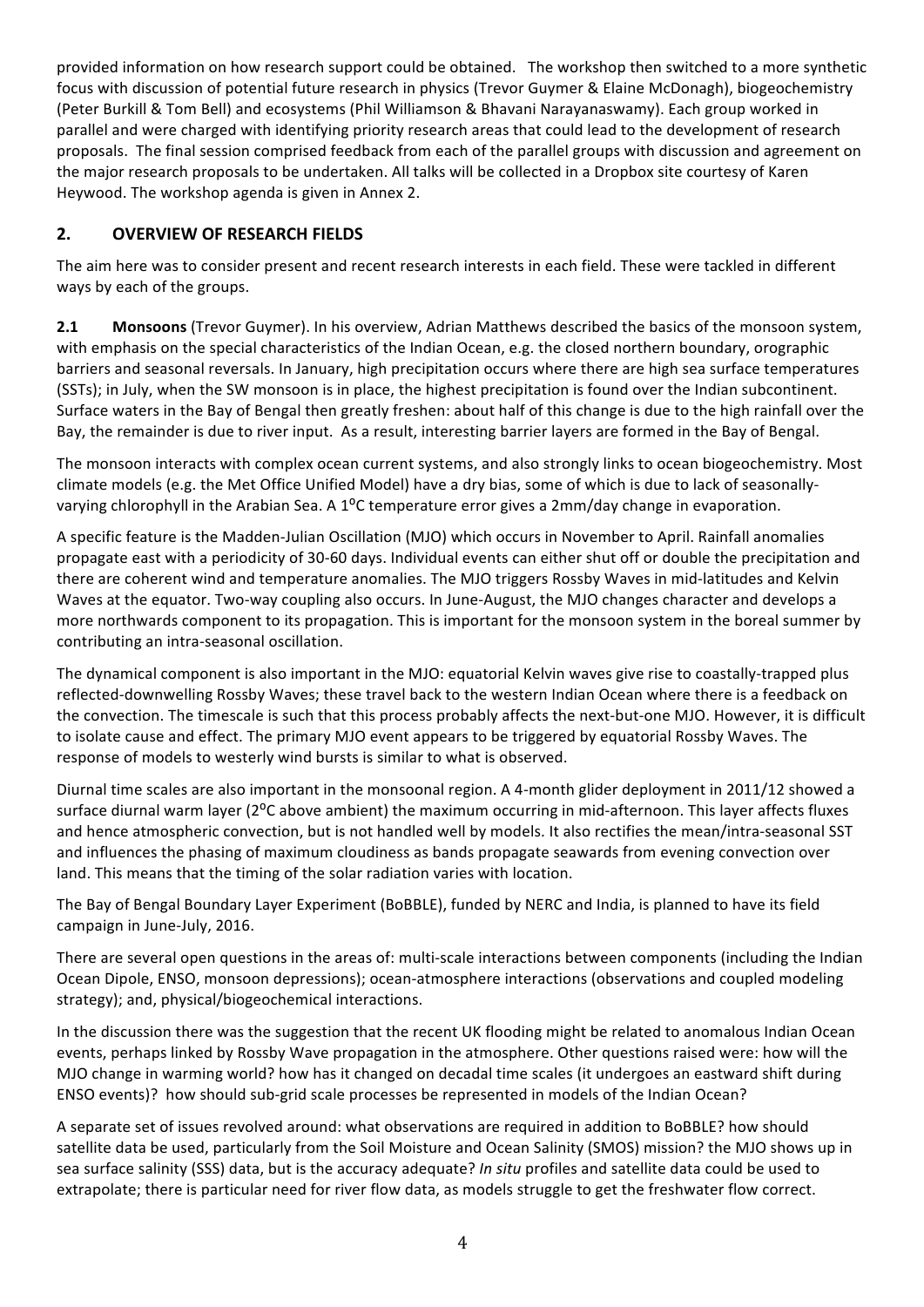The session ended with a discussion of topics that needed more research and whether this required a ship programme in the Indian Ocean. The following key issues emerged:

- There are multi-scale aspects to monsoons, e.g. interannual (Indian Ocean dipole, ENSO), planetary waves, intra-seasonal oscillations (MJO), synoptic scale events (monsoon depressions), diurnal variations. How do these interact? How will these change in a warming world?
- The interaction between physics and biochemistry  $-$  especially its link to the dry bias in climate models
- Improving understanding of diurnal variability and its implications for surface fluxes and atmospheric convection, and for models. This needs observations.
- Parameterisation of sub-grid scale processes in models. The particular challenges in the Indian Ocean include the different convective regime found there as well as the barrier layers.

A research ship would be required to conduct monsoonal studies in the Indian Ocean in support of BoBBLE and as a platform for ocean glider deployments in the Arabian Sea.

**2.2 Physics** (Trevor Guymer). Adrian New began his overview by pointing out that the Indian Ocean has recently exhibited the strongest surface warming since the 1900s. During the last 50 years the evaporation minus precipitation pattern has enhanced, providing indirect evidence for the speeding up of the hydrological cycle. Such changes could have major economic consequences, at both the regional and global scale. It is therefore necessary to improve observational studies and modelling, linking those activities on an international basis - not only to advance scientific understanding, but also provide tangible societal benefits.

Several sub-regions of the Indian Ocean were discussed. At the Mascarene Plateau, a westward flow has been observed, constrained to various gaps in the topography. A 1/12<sup>o</sup> global model also shows westward flow of relatively fresh water. Radar imagery from satellites reveals internal waves with 100 km wavelength but it is not known where their energy is dissipated.

Data on changes in water masses along the 32°S section since 1987 show that the Sub-Antarctic Mode Waters (SAMW) became fresher, then more saline. Climate models indicated that these waters would continue to freshen, thus raising the question of what is causing the 'anomalous' behaviour later in the period. The US carried out the section in 2009 and are planning another occupation in five years' time.

The South Equatorial Current (SEC) acts as a barrier to water masses lying to both the north and south. Underneath the SEC is SAMW with an oxygen minimum, and high nitrates. It would be interesting to carry out a nitrate budget to see if any of the nitrate feeds the oligotrophic gyre; there is a large interaction between physics and biology.

With regard to deep circulation, there is general deep water overturning in which Antarctic Bottom Water is lifted by mixing and returns at mid-levels. Modelling greatly under-represents the strength of this circulation, likely to be at least partly due to mixing being incorrectly represented. Turbulent dissipation rates derived from CTD and ADCP sections are unable to account for what is needed. However, no observations have been made over the central Indian ridge and this may prove significant. It is important to make the CTD casts in exactly the right place within the deep canyons of the ridge system.

A pronounced feature in the NW Indian Ocean is the Great Whirl. Long records from satellite-derived sea level and sea surface temperature show that it undergoes changes on a variety of time scales. How is this variability related to larger scales in the Indian Ocean  $-$  and perhaps beyond?

There are several big questions: what are the processes driving overturning/mixing? what is causing the changes within the SAMW? what is the inter-relationship of the Indian Ocean Dipole/monsoon system with phenomena such as the Great Whirl<sup>1</sup> and the Somali Current? what are the interactions between the physics and biology, and where will effects of climate change be greatest?

Several ideas for a ship-based work programme to address these issues were put forward. These included a repeat of one or more WOCE hydrographic sections (IO-3 at 20<sup>o</sup>S, also consider doing IO-2 at 12<sup>o</sup>S); a box survey to allow a budget to be computed over the central ridge; an internal wave process study; direct observations from deep profilers; a tracer release experiment; and analysis of potential vorticity in the deep ocean.

 

 $1$  A large, seasonally-occurring eddy off the coast of Somalia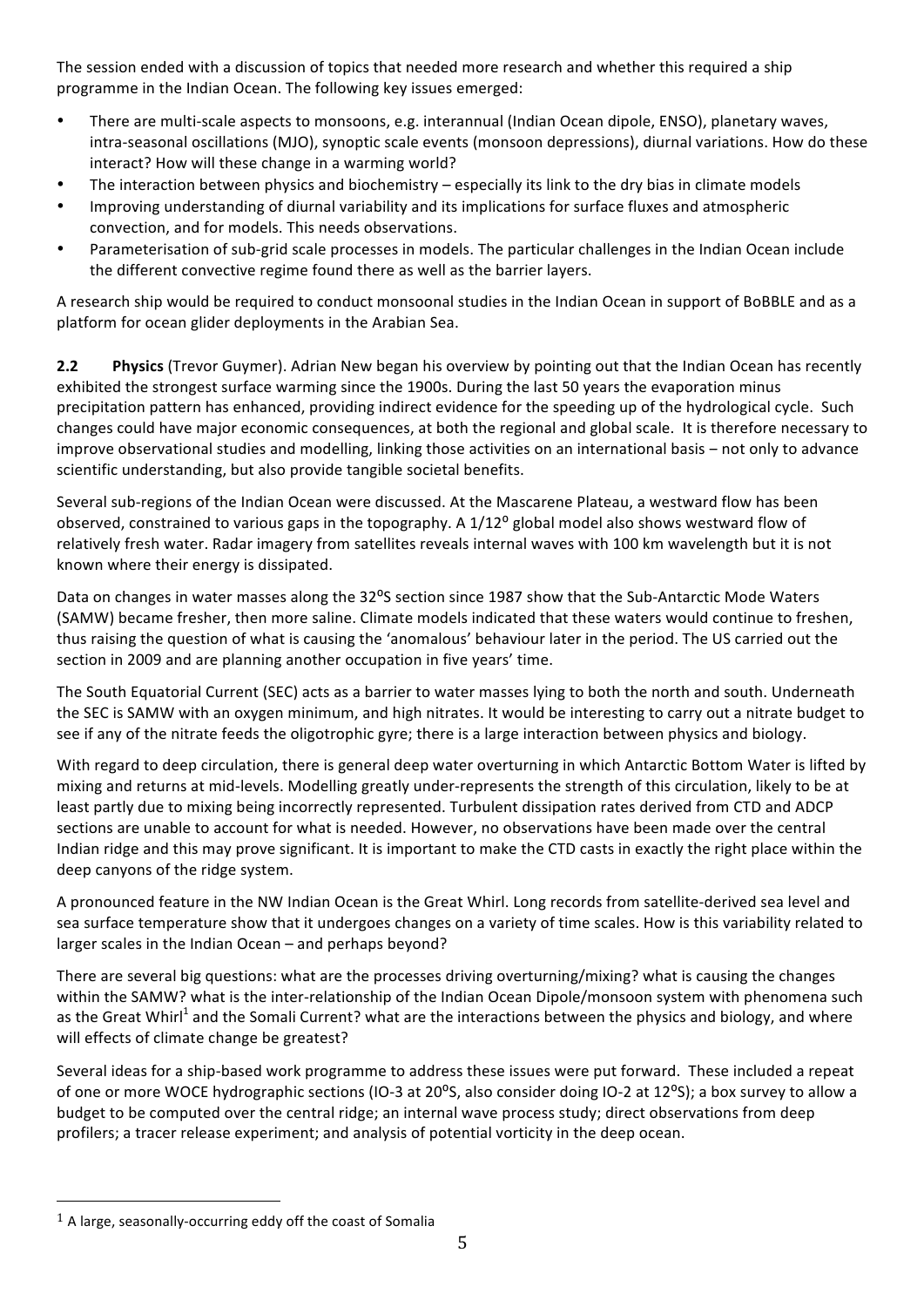In wider discussion it was stated that Principal Scientists under the GO-SHIP programme have offered to accommodate additional researchers on their cruises, to provide additional platform opportunities. Several suggestions were made about the possible causes of mixing and where measurements should focus, particularly the depth range that needs to be covered. Mention was also made of the Research Moored Array for African-Asian-Australian Monsoon Analysis and Prediction (RAMA) which faces problems with continuity of data and vandalism.

The following key issues emerged for future research:

- Better knowledge of processes driving overturning, including the role of mixing. Where does mixing occur? and how do we explain the mismatch between the mixing that is observed and what is required by the models? (both in terms of intensity of mixing and the depth at which it occurs)
- How is Sub-Antarctic Mode Water changing and what is its relation to surface fluxes? Linked issues include the the nutrient budget and supply to the oligotrophic gyre
- What is the inter-relationship of large-scale Indian Ocean phenomena (such as the Indian Ocean Dipole and monsoons) with well-known regional features (e.g. the Great Whirl and the Somali Current)?
- Interactions between physics and biology, including upwelling in the South Equatorial Current. mixing across shallow banks, links to fisheries, and how physical changes will affect ecosystems under global warming scenarios
- Understanding the flow through gaps on the Mascarene Plateau and the generation of internal waves
- The need for more data in the NW Indian Ocean (where piracy has led to lack of observational programmes) to estimate changes in deep ocean heat uptake in the region, and its wider implications.

A research ship would be required in the Indian Ocean for targeted process studies to investigate mixing, budget studies, tracer release and direct turbulence measurements. The Central Indian ridge might be a focus for such work.

**2.3 Biogeochemistry** (Greg Cowie). Many Indian Ocean phenomena are of known biogeochemical importance and far-reaching significance. Unlike the Pacific and Atlantic, the Indian Ocean is enclosed to the north by land, contributing to exceptional weather/climate systems (monsoons, Indian Ocean dipole etc) with long-distance interactions and associated features such as major river runoff and monsoon-driven upwelling and productivity. These in turn drive oxygen demand, and the Arabian Sea and Bay of Bengal represent an important fraction of the planet's total volume of oxygen-depleted waters. The processes associated with the productivity, food webs and oxygen-depleted waters, in both the water column and sediments, are globally important with respect to carbon cycling and burial, and also to processes that serve as sources or sinks for N and P, and thus affect ocean nutrient inventories and productivity. The Indian Ocean is also important in terms of production and ocean-atmosphere exchange of climate-critical gases, including DMS, N<sub>2</sub>O and CH<sub>4</sub>, as well as CO<sub>2</sub>. Other features include unique marginal basins such as the Red Sea, as well as important and unusual boundary current systems such as the Agulhas and Leeuwin.

Despite these key roles in Earth system processes, the Indian Ocean remains the least studied of the world's oceans and fundamental gaps remain in our understanding of, and ability to model, biogeochemical processes and ecosystem function, the interactions between physical drivers and system function, and how the Indian Ocean system is likely to evolve with environmental change.

Consequently, a wide range of important research challenges and opportunities exist. These have been the focus of recent international attention, and the Sustained Indian Ocean Biogeochemical and Ecosystem Research (SIBER) initiative has identified six broad research themes, as summarised in Table 1 below. These are already at the heart of existing research programmes (e.g. in India) and many activities planned for IIOE-2.

| <b>Theme</b>                                                                                                                                                             | <b>Main research question</b>                                                                                                         |
|--------------------------------------------------------------------------------------------------------------------------------------------------------------------------|---------------------------------------------------------------------------------------------------------------------------------------|
| Boundary current dynamics, interactions<br>and impacts.                                                                                                                  | How are marine biogeochemical cycles and ecosystem processes in<br>the Indian Ocean influenced by boundary current dynamics?          |
| Dynamic variability of the equatorial<br>zone, southern tropics and Indonesian<br>Throughflow and their impacts on<br>ecological processes and biogeochemical<br>cycling | How do unique physical dynamics of the equatorial zone of the Indian<br>Ocean impact ecological processes and biogeochemical cycling? |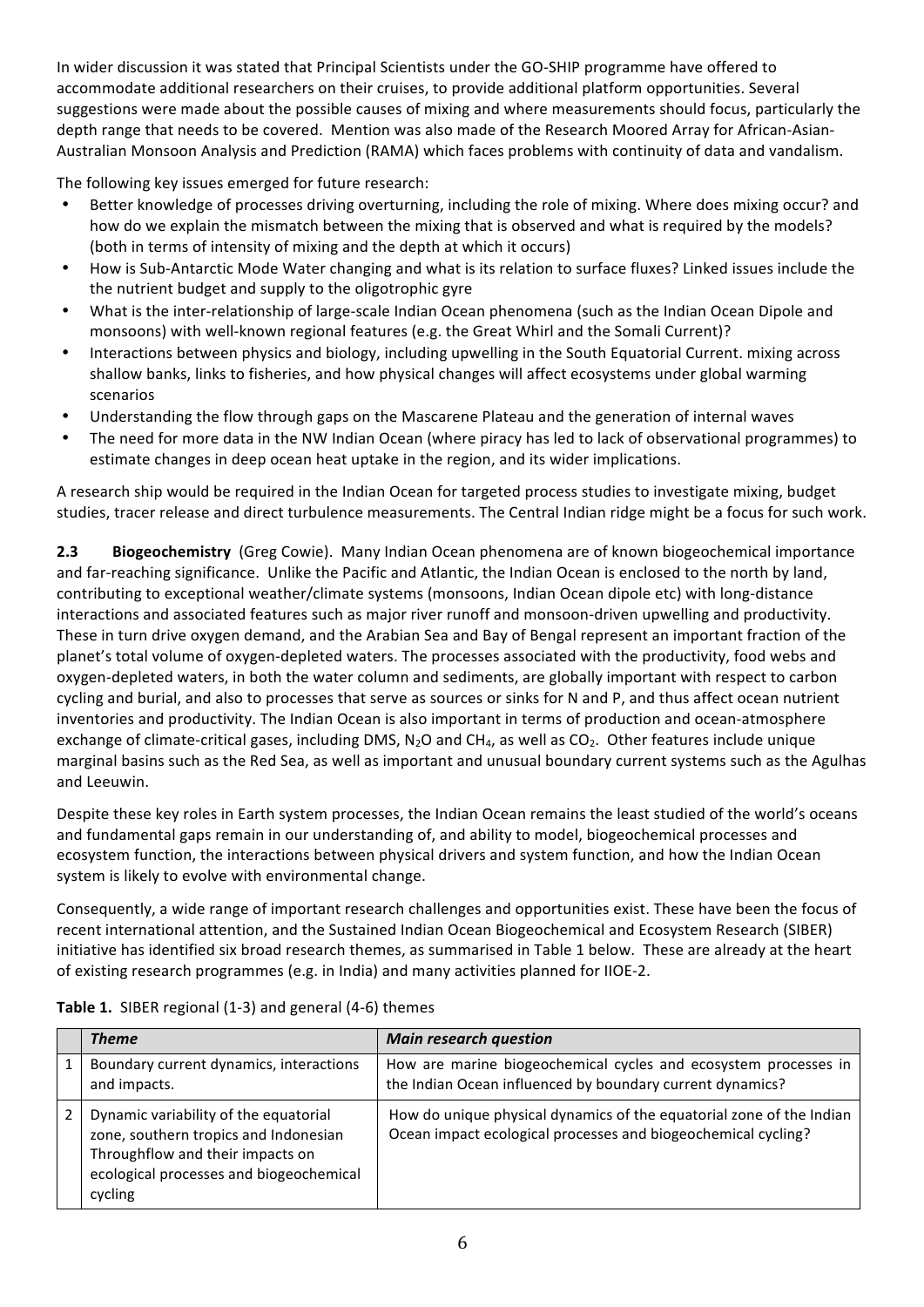| 3 | Physical, biogeochemical and ecological<br>contrasts between the Arabian Sea and<br>the Bay of Bengal | How do differences in natural and anthropogenic forcing impact the<br>biogeochemical cycles and ecosystem dynamics of the Arabian Sea<br>and the Bay of Bengal?                                                                                                   |
|---|-------------------------------------------------------------------------------------------------------|-------------------------------------------------------------------------------------------------------------------------------------------------------------------------------------------------------------------------------------------------------------------|
| 4 | Controls and fates of phytoplankton and<br>benthic production in the Indian Ocean                     | What are the relative roles of light, nutrients and grazing limitation in<br>controlling phytoplankton production in the Indian Ocean and how<br>do these vary in space and time? What is the fate of this production<br>after it sinks out of the euphotic zone? |
| 5 | Climate and anthropogenic impacts on<br>the Indian Ocean and its marginal seas                        | How will human-induced changes in climate and nutrient loading<br>impact the marine ecosystem and biogeochemical cycles?                                                                                                                                          |
| 6 | The role of higher trophic levels in<br>ecological processes and biogeochemical<br>cycles             | To what extent do higher trophic level species influence lower trophic<br>levels and biogeochemical cycles in the Indian Ocean and how might<br>this be influenced by human impacts, e.g., commercial fishing?                                                    |

These biogeochemical processes have huge societal relevance to the large human populations in Indian Ocean rim countries. For example, pelagic food webs and commercial fish stocks in the Arabian Sea and Bay of Bengal are directly impacted by oxygen depletion. The Indian margin of the Arabian Sea is already the Earth's largest hypoxic "dead zone" during the summer monsoon season, which appears to be intensifying and can already cause massive fish kills. Although the Bay of Bengal and Andaman Sea also exhibit coastal hypoxic events, the Bay of Bengal as a whole is not yet as hypoxic as the Arabian Sea. However, warming, changes in circulation and freshwater runoff, and anthropogenic nutrient inputs all put it at great risk of becoming so, with major potential consequences. The assessment of productivity regimes and oxygen depletion, and how these might evolve in the future, are therefore critical topics for future research. Although the Arabian Sea has received relatively extensive research attention, key questions remain there relating to the control of oxygen depletion and associated processes – and much of the rest of the Indian Ocean remains very poorly studied relative to the Pacific and Atlantic.

Other major biogeochemical questions relating to key physical phenomena include:

- Eastern Indian Ocean upwelling regimes and Indian-Pacific ocean exchange associated with the Indonesian **Throughflow**
- The southern Indian Ocean gyre
- The Agulhas current and Indian-Atlantic ocean exchange
- Biogeochemical, biodiversity and ecosystem phenomena associated with topographic highs (seamounts, Madagascar plume etc)
- Physical factors currently influencing these phenomena, and their sensitivity to environmental change.

**2.4 Benthos** (Bhavani Narayanaswamy). In his overview, Alex Rogers highlighted several research ideas and priorities that could be separated into two themes: process-driven research and 'exploratory' science<sup>2</sup>.

#### *Process-driven research*

Research priorities that could link with biogeochemistry research (complementing topics discussed above) are currently as follows:

- Understanding the mechanisms of carbon cycling and carbon burial in differing redox conditions and investigating the primary controls on organic C preservation / distribution
- Investigating the operation of bentho-pelagic coupling in very different settings (such as under different redox conditions; continental slopes, seamounts, archipelagos etc)
- Understanding how oxygen affects nutrient cycling in a broader sense and more specifically how this relates to current increasing hypoxia in the oceans.
- What is the role of active transport in C sequestration? What does this term mean in terms of the Biological Carbon Pump? This is related to changes in climate.

*Exploratory science*

 $2$  At the workshop, the descriptor 'discovery science' was used. This was subsequently changed to avoid confusion with the new name for NERC's responsive mode (see Annex 3)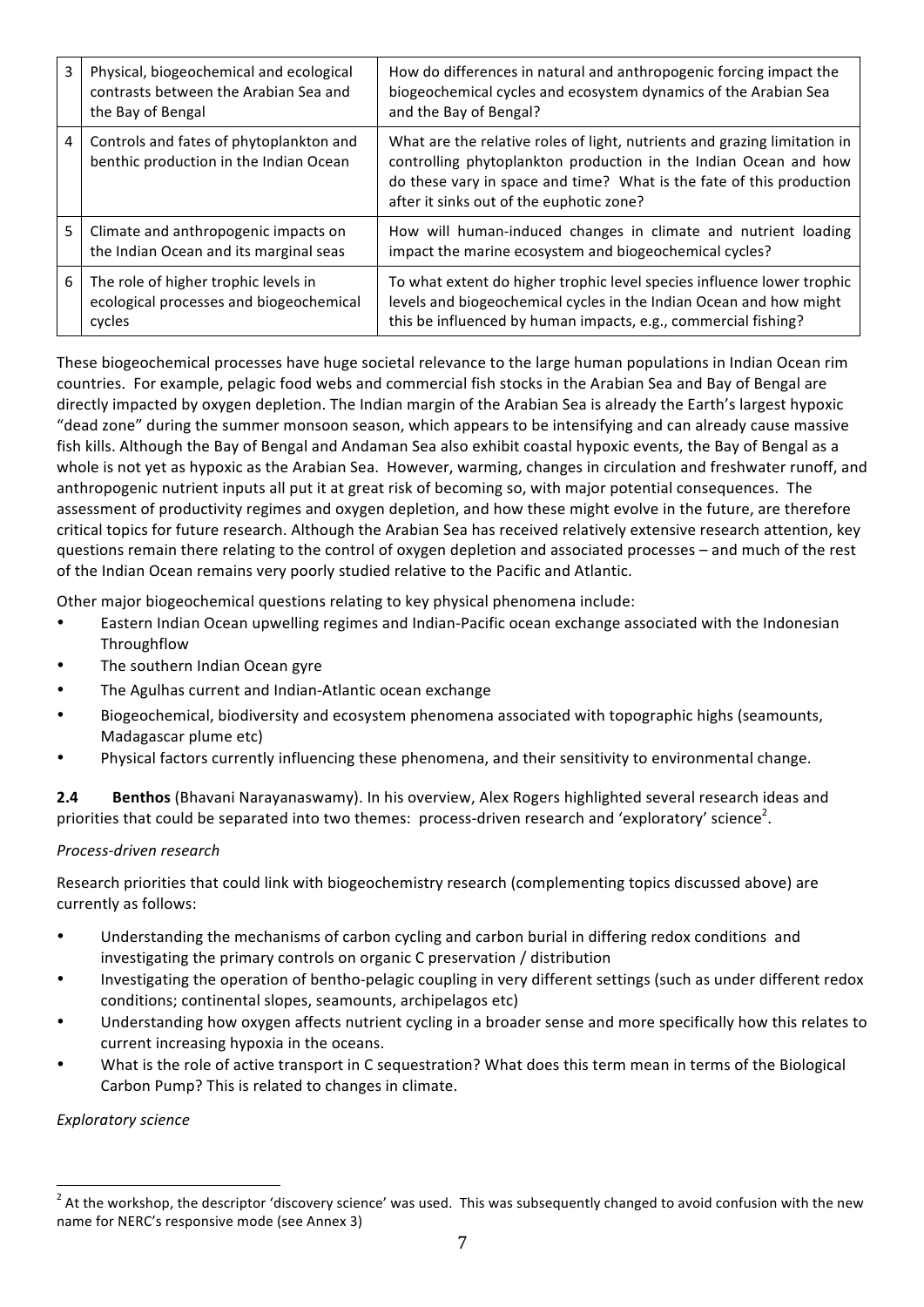Here the focus is on investigating the biogeography, biodiversity and conservation of specific regions where next-tonothing is currently known about benthic communities and their functional importance. The initial requirement is to greatly expand our fundamental knowledge of benthic biodiversity of the Indian Ocean, in particular i) the biogeography of the deep Indian Ocean, including seafloor areas within Marine Protected Areas, and others where deep-sea mining is likely to occur; and ii) population connectivity across topographic highs.

Such knowledge then enables more strategic issues to be addressed, including improved conservation of particularly vulnerable and/or sensitive ecosystems, and determining the direct and indirect human impacts on Indian Ocean ecosystems, both now and in the future.

**2.5 Top Predators** (Phil Williamson). The main focus of the presentation by Chris Mees was on Indian Ocean fish species that are commercially exploited, with additional consideration given to other species that directly interact with those that are harvested, primarily as bycatch. The latter include sharks (that may also be directly targeted), marine turtles, sea mammals and sea birds; all of these have high conservation value. Two aspects were considered: ongoing management and current understanding, and additional research needed to inform (and improve) the future management of exploited stocks.

The Indian Ocean Tuna Commission (IOTC) has 'open water' fishery management responsibility for highly-migratory stocks of tuna (bigeye, skipjack and yellowfin) and billfish (black, blue and striped marlin; Indo-Pacific sailfish and swordfish), with monitoring of associated bycatch. There are also significant 'domestic' catches within national waters. Vessel-type and fishing technique determines the level of interaction with non-target species: bycatch can be particularly high for gill nets, but lower with pole and line. Management actions to safeguard stocks include catch/effort controls; technical and operational measures to reduce bycatch; closed areas (e.g. the BIOT Marine Protected Area); and nationally-controlled licensing with Exclusive Economic Zones (e.g. Maldives).

Existing knowledge on population dynamics is relatively good for tuna species. Genetic and tagging evidence suggests single stocks of main target species, and main areas for spawning and juveniles have been identified. For billfish, evidence on stock structure and abundance changes is less complete. For elasmobranchs (sharks), there is inadequate reporting and abundances are highly uncertain (although inshore evidence indicates considerable stock depletion). For sea mammals, data are limited or lacking.

The following research gaps were identified:

*Tuna species* – information on diets; how prey species are affected by oceanographic factors; habitat uses (key areas and 'hotspot' sites of high importance to several species; factors influencing migration). The CLIOTOP initiative (Climate Impacts on Top Predators, now part of IMBER) has framed detailed research questions relating to these issues

*Elasmobranchs and marine mammals* – basic biology (growth, mortality, reproduction); abundance and stock delimitation/distribution (related to population connectivity and migration; investigated by tagging and genetics); habitat use and interactions with other species. Note that IOTC has a research plan for elasmobranchs, and that marine mammals of particular interest include 8 species of dolphin, blue whales and smaller toothed whales.

*Effectiveness of Marine Protected Areas (MPAs)* – are the benefits to migratory species only transient, or do some become resident? Should spatio-temporal closures be static, or variable in response to oceanographic variability? How can a short-term, ship-based field campaign best contribute to monitoring? An in-press report by the Bertarelli Foundation and Zoological Society of London has considered critical issues in this regard.

Table 2 below summarises how different approaches applicable to ship-based research could be used to address different research requirements related to Indian Ocean top predators.

| <b>Requirement</b>                              | Approach                                                                  |  |
|-------------------------------------------------|---------------------------------------------------------------------------|--|
| Spatial and temporal distribution/abundance     | Photography/video; echo sounders and acoustics; fisheries data (with      |  |
|                                                 | novel analyses and visualising)                                           |  |
| Identifying key areas('hotspots') e.g. spawning | As above, also oceanographic data and site-specific habitat mapping (e.g. |  |
| aggregations) and their oceanographic drivers   | seamounts)                                                                |  |
| Population connectivity: range and rates of     | Tagging; genetic and chemical markers                                     |  |
| movements                                       |                                                                           |  |

### **Table 2.** Research requirements and proposed approaches for top predator research in the Indian Ocean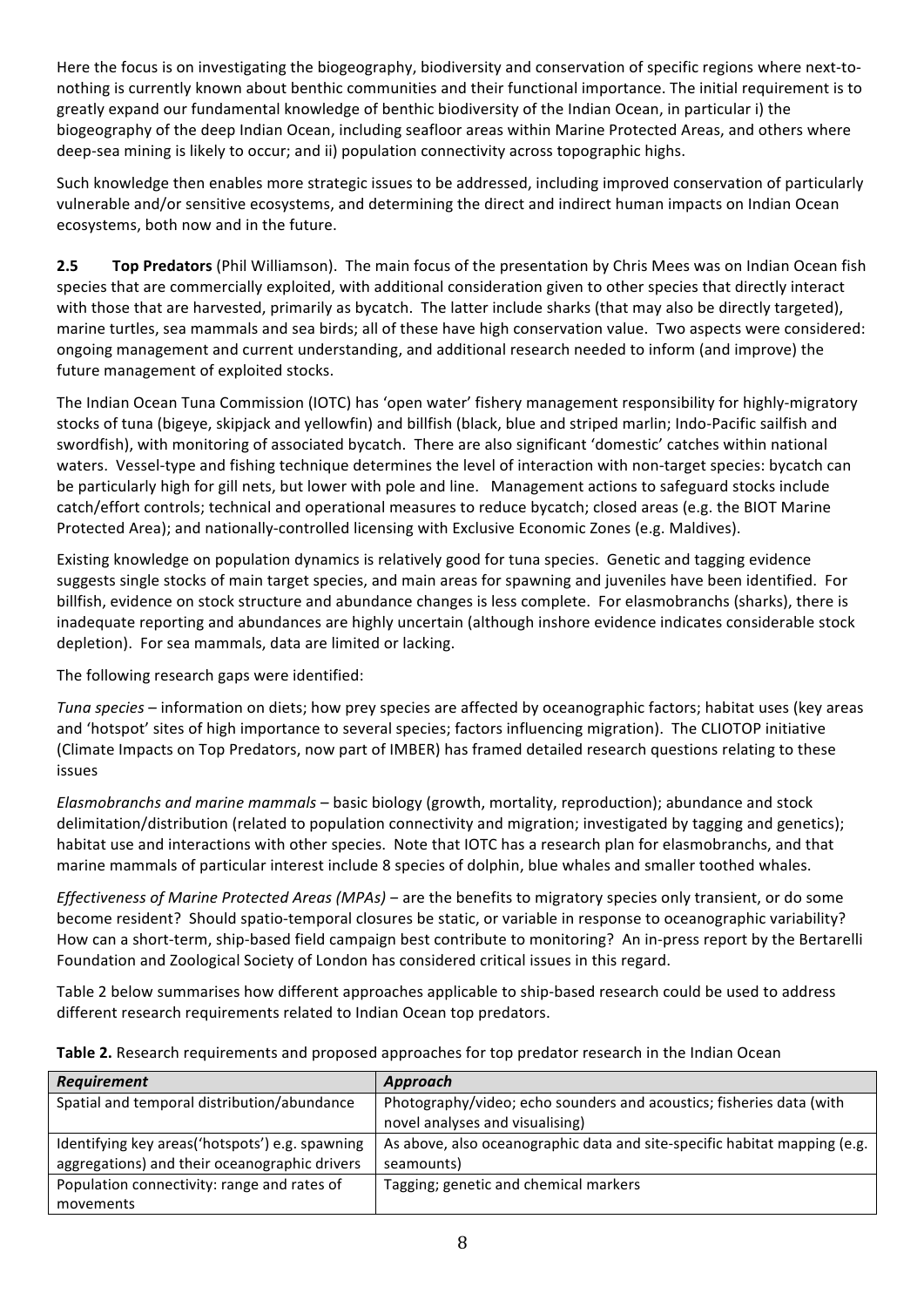| Ground-truthing ecological niche models | Photography/video; echo sounders; direct observation; experimental    |  |
|-----------------------------------------|-----------------------------------------------------------------------|--|
|                                         | fishing                                                               |  |
| Habitat mapping                         | Photography/video and acoustics; autonomous underwater vehicles       |  |
|                                         | (AUVs) and remotely operated vehicles (ROVs); other seafloor sampling |  |
|                                         | techniques                                                            |  |

**2.6 Geochemistry** (Alex Piotrowski, Gideon Henderson). The Indian Ocean is a natural laboratory for understanding chemical cycling of elements in seawater. The spatial distribution of oceanic elemental concentrations and isotopic composition are controlled by distinct and large-scale sources and processes, and these have distinctive distributions. Important chemical sources include riverine sedimentary inputs from the Ganges and Indus rivers, aeolian dust input from Arabia, and mid-ocean-ridge hydrothermal inputs – each with a distinct spatial distribution, which is strikingly different to the situation in the Atlantic. Chemical cycling also occurs in large-scale and contrasting environments, for example (as already noted) biologically productive regions of upwelling are linked to monsoon dynamics and control the redox cycling within extensive oxygen minimum zones in the northern Arabian Sea and Bay of Bengal. This contrasts with a highly oligotrophic gyre in the southern Indian Ocean which is isolated from continental inputs.

Advective pathways of transport and physical mixing processes can be investigated with chemical tracers. Surface, intermediate, and deep waters have distinct sources from the Pacific, Southern and Atlantic Oceans, and advective flow-paths within the Indian Ocean are orthogonal to each other at different depths, likely resulting in strong spatial chemical gradients. These currents also often interact with rough bathymetry, as occurs on the Mascarene Plateau, Ninety-East Ridge, ocean margin and three mid-ocean ridge segments of the Indian Ocean. The Indian Ocean thus allows investigation of how chemical patterns in water masses and with depth are controlled by a variety of physical and biological processes. 

The Indian Ocean provides a unique opportunity to study a number of processes. Upwelling occurs along both the Arabian and Indian margins, with differences in shelf breadth and lateral extent controlling whether elemental input and cycling is trapped within the upper ocean or exported into the deep ocean. The Bay of Bengal, with its high sediment accumulation and huge freshwater input, is an "estuary in the ocean". Temporal pulses of elements and changes in density stratification provide a unique environment to study spatial and temporal changes in the continent-ocean link and advection and mixing of chemical tracers from a highly stratified water column into the rest of the ocean. Ganges and Brahmaputra riverine inputs are also important for the interpretation of palaeo-climate records, including Himalayan weathering records such as Sr, Os, and Nd isotopes. Scavenging and reversible cycling of elements affect the distribution of elements which are easily scavenged and have short residence times, such as Fe, Al, Pb, Pa, and Th, being sensitive to spatial and temporal "pulses" in sediment input. Atmospheric deposition includes both mineral dust input and pollutants, thus producing two distinct fingerprints of elements entering the surface ocean and changing cycling within the deep ocean. 

Evidence is emerging that hydrothermal plumes provide a significant source of soluble iron to the deep ocean, including the Central Indian Ridge which can be investigated in a similar manner to a passive dye release experiment. Because of the slow horizontal advection in the central Indian Ocean, the mixing of this hydrothermal signal from the lower Indian Meridional Overturning circulation cell to the intermediate circulation regime by rough bathymetry has implications for nutrient input from the ocean depths to productive regions. Changes in deep and surface ocean currents in the recent past, and oceanic gateways on longer geological timescales present linkages to the longer paleo-climate record.

**2.7 Geology** (Gideon Henderson). Geologically, the Indian Ocean is a young ocean, dominated by seafloor spreading with younger crust than the Pacific and Atlantic. It is bounded to the north by the collision zone of the Himalayan Arc, and to the east by a relatively small amount of destructive plate boundary. The Indian Ocean took a form similar to that at present only after the closure of Tethys Sea, a process that began around 90 million years ago.

The Indian Ocean features abundant basaltic plateau volcanism, offering opportunities to study the relationship between such volcanism and hotspot<sup>3</sup> activity/mantle structure. In general, major hotspots around the world are located under the ocean, so that the water can be seen as getting in the way of study. This feature, however, means that research into hotspot structure must be a marine-based activity. The Indian Ocean has seen significant such research in recent years, including the RHUM-RUM project, a French-German collaboration which studied the

 $3$  In geological terms, hotspots refer to areas where the mantle is warmer than elsewhere, associated with volcanic activity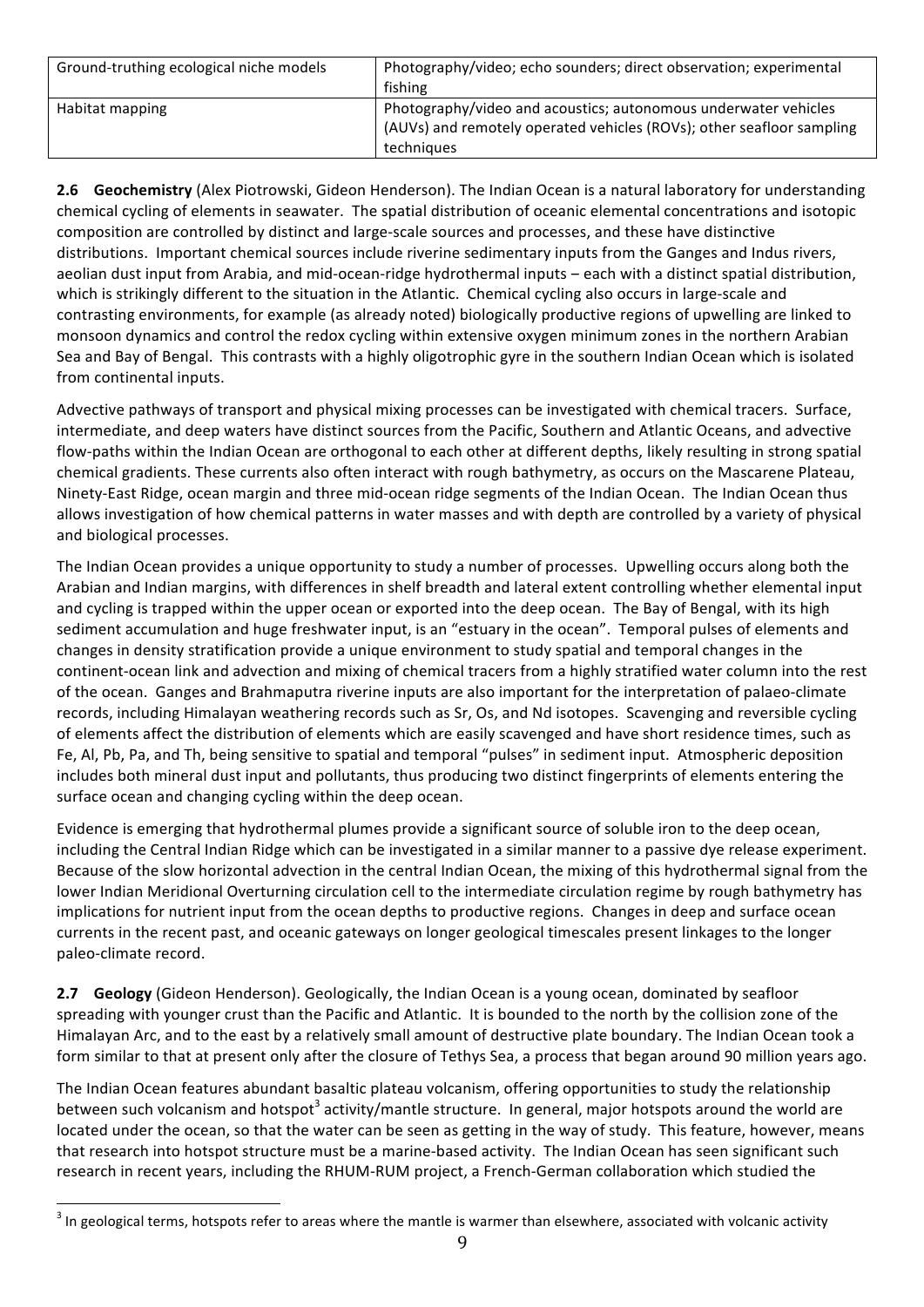Reunion Hotspot. This project deployed 57 broadband ocean-bottom seismometers for a year, coupled to 37 island stations for 2-4 years. This scale of observation is leading to important new insights into mantle structure which would not have been possible with smaller projects, clearly demonstrating the benefits of coordinated international effort in the Indian Ocean. 

Future Indian Ocean research might make use of the islands in the basin: Reunion, Crozet, Kerguelan, Amsterdam Saint Paul, and Maurice. The French research vessel, *Marion Dufresne*, makes a regular circuit around these islands, and could be a platform for research or monitoring. Future research might also benefit more generally from technological developments, with present advances in the deployment of geophysical instruments such as oceanbottom seismometers from ARGO floats. Important topics for future geological and geophysical study include:

- Further investigation of the prominent volcanic hotspots/mantle plumes of Reunion, Kergeulen, Crozet and Marion
- Analysis of seamount population (not only those close to spreading ridges) and their connection with mantle dynamics
- Geochemistry of the Indian Ocean mantle, including the Dupal anomaly (unusual lead isotope ratios, possibly linked to the formation of many micro-continents in the area)
- The South-West Indian Ridge, an ultra-slow spreading ridge, in which there is strong interest by French, Chinese and German scientists
- Oceanic gateway formation and circum-Antarctic current formation, including the possibility of the Kergeulen Plateau as an obstacle to past ocean currents and circumpolar flow.

Geological and geophysical expertise was less well represented than other fields of research at the Dartington workshop and the participants recognised there were a number of other exciting areas in which important scientific questions could be addressed. The destructive plate boundaries to the east of the basin, for instance, are a source of major seismic activity, with associated opportunities to investigate seismic failure, and the challenges of earthquake and tsunami hazard. Regional factors affecting sea-level rise are also of considerable scientific and societal concern. Omission of such topics from this report does not mean they do not warrant UK research attention.

# **3. EMERGING NEW RESEARCH TOPICS**

Three groups met in parallel to consider and develop earlier discussions on the new topics that were emerging. A summary of these synthesis sessions follows.

### **3.1 Physics (Elaine McDonagh)**

The following new topics were identified:

**Major processes or observations:** Deep overturning and mixing; drivers of variability on a range of timescales from diurnal to decadal of phenomena including mixed layer properties, stratification, Somali Current, Great Whirl and SAMW properties.

**Challenges or opportunities that require new research:** Estimates of deep ocean heat uptake in the NW Indian Ocean are missing from our global budgets because of a lack of observations since the 1990's; new technologies including wavegliders, bio-Argo and Deep Argo floats and Autosub long range.

Anticipated scientific and societal benefits: Cyclones and storms; natural resources and fisheries; storm surges; potential links to severe weather in the UK; monsoon and agriculture including active break cycles (intermittency in monsoon wet/dry periods); East African highlands rainfall (dependency on Indian Ocean Dipole); monitoring and legacy; climate change.

The above topics could be tackled as new research proposals, grouped as follows:

UPPER OCEAN PROCESSES IN NORTHERN INDIAN OCEAN *(Championed by Adrian Matthews)*. Link to biogeochemistry both as a context and also feedback through the diurnal cycle. To include heat and freshwater budget in Bay of Bengal and Arabian Sea (Argo floats, air-sea fluxes, satellite salinity and temperature); meteorological observations from ships; moored and glider observations aimed at understanding upper ocean boundary layer and its interaction with the atmosphere; variability of eastern Indian Ocean upwelling, Somali Current and Great Whirl and interactions with large scale phenomena, through coupled modelling.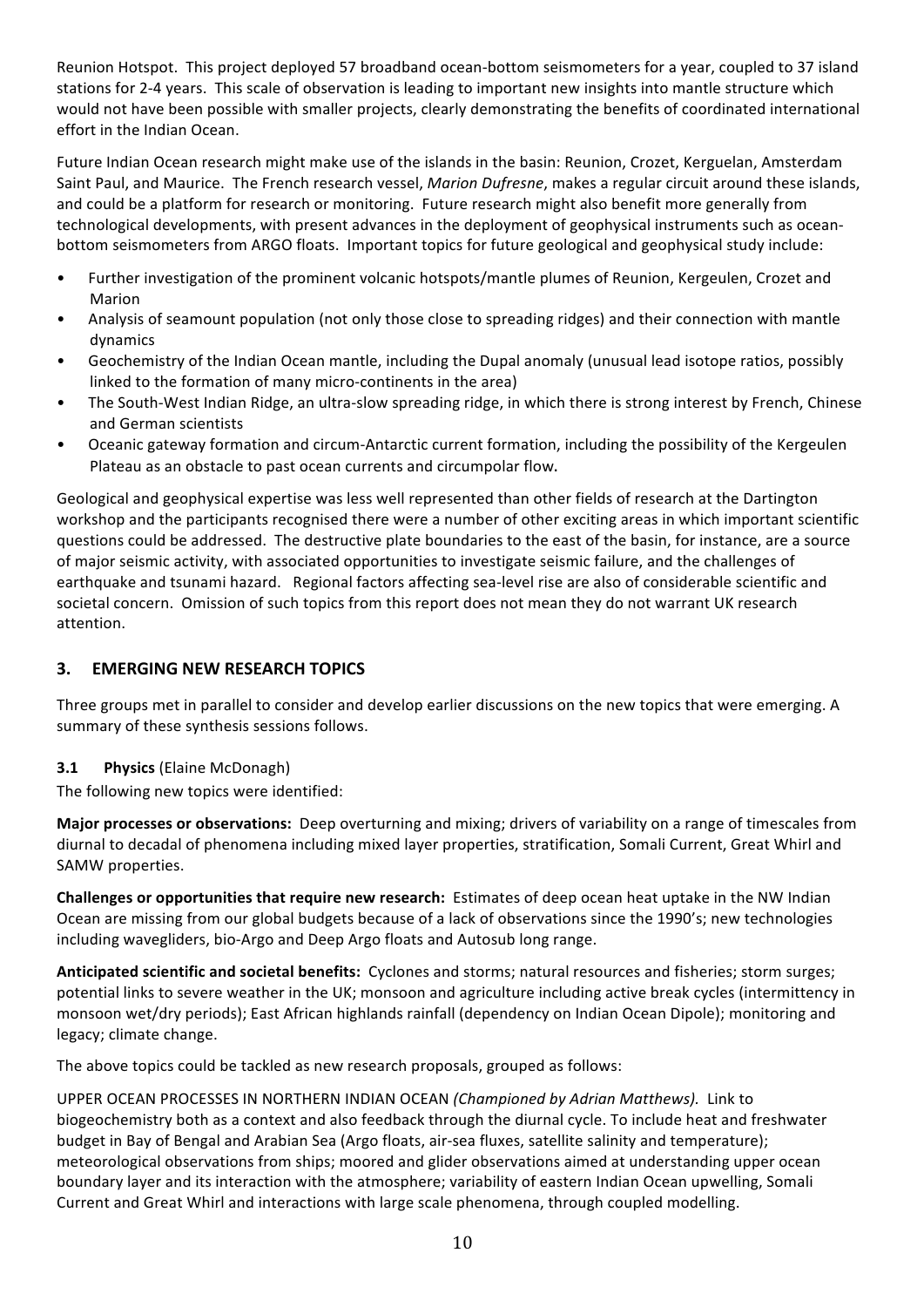PHYSICAL PROCESSES IN BIOT-MPA REGION *(Championed by Miguel Maqueda)*. Link to fisheries – use of technology e.g. waveglider to study physical processes including upwelling.

WHERE IS THE MISSING MIXING? *(Championed by Adrian New).* Focussed study to the east of Mascarene plateau on central Indian Ridge to observe deep mixing, particularly in troughs associated with ridge rifts. Budget of region  $\sim$ 20 $\degree$  square to analyse water mass transformation and implied mixing. Also to include tracer analysis to give integrated estimated of dispersion, with regional modelling of mixing/tracer dispersion.

THE MADAGASCAR BLOOM REGION *(Championed by Meric Srokosz)*. Links to biogeochemistry, observations of the oligotrophic subtropical gyre and benthic ecology – including bio-Argo floats and upper-ocean optical measurements, variability of mode water properties and gyre in the region of the bloom, variability of mixed layer properties and stratification from Argo floats. Also link to variability in tuna fisheries.

DEEP OCEAN HEAT UPTAKE IN THE ARABIAN SEA *(Championed by Elaine McDonagh*). Deep temperature and salinity measurements in Arabian Sea from Deep Argo floats or Autosub long range.

### **3.2 Biogeochemistry** (Tom Bell)

Three priority biogeochemical research topics were identified that could be tackled as the following proposals:

BIOGEOCHEMISTRY OF O<sub>2</sub>-DEPLETED ENVIRONMENTS - A COMPARATIVE ASSESSMENT OF THE BAY OF BENGAL AND THE ARABIAN SEA. *(Championed by Greg Cowie, with interests by Tom Anderson re modelling and Andrew Watson re greenhouse gas measurements).* A multidisciplinary research programme was put forward to focus on the Bay of Bengal (BoB), with comparative assessment of the Arabian Sea (AS). The BoB is comparatively unstudied, but the main premise of the research is that its Oxygen Minimum Zone (OMZ) is critically poised at the edge of becoming fully hypoxic and denitrifying. The BoB and AS are influenced by contrasting physics (monsoon intensity, freshwater input etc) and processes of biogeochemical relevance (atmospheric/riverine nutrient inputs; biological production, export and respiration; river-derived suspended sediment load etc). A study of the biogeochemical drivers in the OMZ of the BoB would require multiple cruises to encompass the changes driven by the seasonal monsoon. Measurements would focus on bioelement cycling and fluxes, both within the water column and the benthos, and on redox variations and cycling of metals and other redox-sensitive elements. Surface ocean trace gas measurements would be essential to quantify the production and sea-to-air flux of, in particular, carbon dioxide, methane and nitrous oxide. Thus, a team would include geochemists, microbiologists, and ecologists, as well as modellers. Research would focus in part on state-of-the-art in situ and shipboard experimental incubation systems for assessment of key process rates and fluxes, organic matter cycling pathways, and response to manipulated environmental conditions. Substantial collaboration with local researchers and foreign partners is envisaged, and the proposed research will fall under the broader IIOE-2 objectives and complement existing Indian research programmes (e.g. SIBER).

A NORTH-SOUTH INDIAN OCEAN GEOTRACES TRANSECT. **(***Championed by Gideon Henderson with interests by Maeve Lohan* and *Alex Piotrowski*). A N-S transect from low oxygen waters into the oligotrophic gyre would be an important contribution to the international GEOTRACES programme, with focus on the geographic distribution of trace elements and their isotopes. Data on the carbonate system and ocean circulation tracers would also be of great value. Measurements made on this transect would feed synergistically into the OMZ process cruises proposed above. Isotopes sources could be of interest too. A second cruise in the East Indian Ocean is highly desirable to investigate whether the Indonesian Throughflow is a major source of iron to the Indian Ocean.

THE BIOGEOCHEMISTRY OF THE SOUTHERN INDIAN OCEAN GYRE SYSTEM. *Championed by Mike Zubkov with support from Tom Bell.* It is unclear what the limiting nutrient(s) are in the oligotrophic southern Indian Ocean gyre. Low iron and/or phosphate levels are likely to be responsible for the low productivity in the center of the gyre, and the nature of the limitation has consequences for many other important biogeochemical cycles. This region is considered a globally-significant marine source of dimethylsulfide. Furthermore, strong convection transports ocean-derived halogens into the upper troposphere/lower stratosphere, influencing ozone concentrations. Despite the potential importance of the Indian Ocean for trace gas production and sea-to-air flux, data paucity is a major limitation of current flux estimates and atmospheric models. The ocean physics that determine nutrient transport into the most oligotrophic regions are poorly understood. A biogeochemistry cruise was proposed that would travel into the centre of the gyre while using glider technology to observe and improve understanding of the ocean physics. This would facilitate comparison of the Indian gyre with previous studies of the South Atlantic and South Pacific gyres.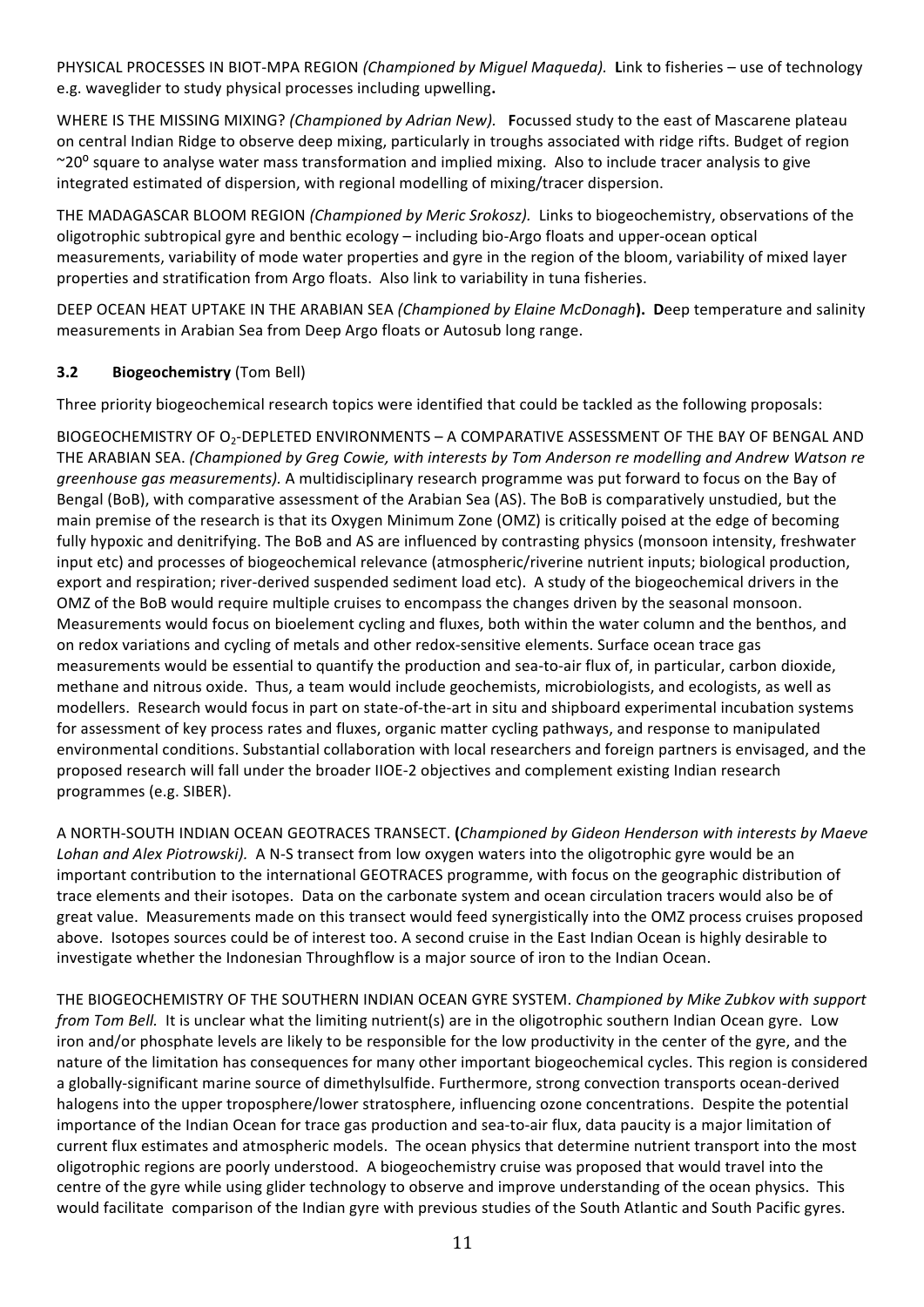### **3.3 Ecosystems** (Bhavani Narayanaswamy)

The overarching theme for future research would address ecosystem function, the processes and the connectivity in contrasting waters of the Indian Ocean.

A number of topics were discussed under the heading of ecosystems, and five main themes arose from the discussions:

1) Investigation of the Oxygen Minimum Zone either in the Bay of Bengal or the Arabian Sea.

2) Exploration of the habitats in deeper waters of the Chagos Islands as well as the effectiveness of the current MPA in this region. In addition, the prospect of mining in the deep-sea is increasing rapidly and manganese nodule fields are known to exist in the MPA region.

3) Biogeography of dispersal/tracking of specific fish species and links to hydrographic conditions in the area. If additional MPAs were to be developed to protect the fish stocks, decisions need to be made on both spatial and temporal scales. Would it be feasible, and more effective, to develop mobile MPAs?

4) Topographic highs within the Indian Ocean include a number of seamounts, ridges and plateaus including the Mascarene Plateau. Although the Mascarene Plateau is geographically quite close to the Crozet Islands, they have quite different productivity regimes; a comparison between those sites could therefore be informative. Benthic standing stock can be used to assess the flux to the seafloor. Seamounts on the SW Indian Ridge are already under investigation and current results indicate changes in diversity, linked to hydrography and productivity, across the ridge system. In addition, the pelagic fauna (including micro-nekton) and seabirds should be included in such studies, since they are likely to be closely linked.

5) Investigation of the relationship between the structure of the ecosystem and national fisheries. In particular, to try to forecast pelagic fishery yield around the coast of India, although such a project could be expanded to include larger, further offshore pelagic species.

The first two of these ideas were developed in greater detail as potential proposals, and their main features are outlined below. Other studies – on topographic highs within the Indian Ocean, the biogeography of commercial fish species and their relationship to hydrography, and trying to forecast fishery yield – require further discussion.

BAY OF BENGAL OXYGEN MINIMUM ZONE (*Championed by Ursula Witt)*. There have been many studies looking at the oxygen minimum zone (OMZ) of the Arabian Sea, e.g. those published in Deep Sea Research II in 2009. However, by contrast there has been little focus on the OMZ of the Bay of Bengal. It was during the first IIOE that the OMZ in the northeastern section of the Bay of Bengal was reported. The Bay of Bengal has extremely high freshwater input from rivers (7 major rivers flow into the Bay) and precipitation, particularly during the summer monsoon season (June – September), and has a high sediment and nutrient input; all of which are much higher than in the Arabian Sea. Together these impact on the stratification and primary production in the region, and are likely to have contributed to an intensification of the OMZ in the western section of the Bay of Bengal.

The absence of denitrification in the region is an interesting feature, that does not seem to be due to faster sinking of organic matter or low bacterial respiration rates. Research on this issue would require investigating the links between larger organisms and microbes in the region, as well as exploring other elements of the biogeochemistry in the Bay of Bengal. Other challenges include trying to predict how climate change will impact on the OMZ, assessing the risks of an increase in hypoxic waters around and on the shelf which would severely impact (and potentially wipe out) the benthic communities there. The socio-economic impacts could be immense, with the artisanal fisheries no longer being viable.

Associated research questions include:

- How do both the quantity and the quality of downward organic fluxes impact on the OMZ and the benthic community found within the region?
- How does faunal size change within the OMZ? Are larger, mobile fauna i.e. fish, able to use the OMZ as a refuge?
- How would climate change influence the scale/size of the OMZ and in turn impact on the scale/level of hypoxic waters, especially on the shelf? How would this impact on the biological communities, both benthic and pelagic, and what would be the effect be at societal and economic levels?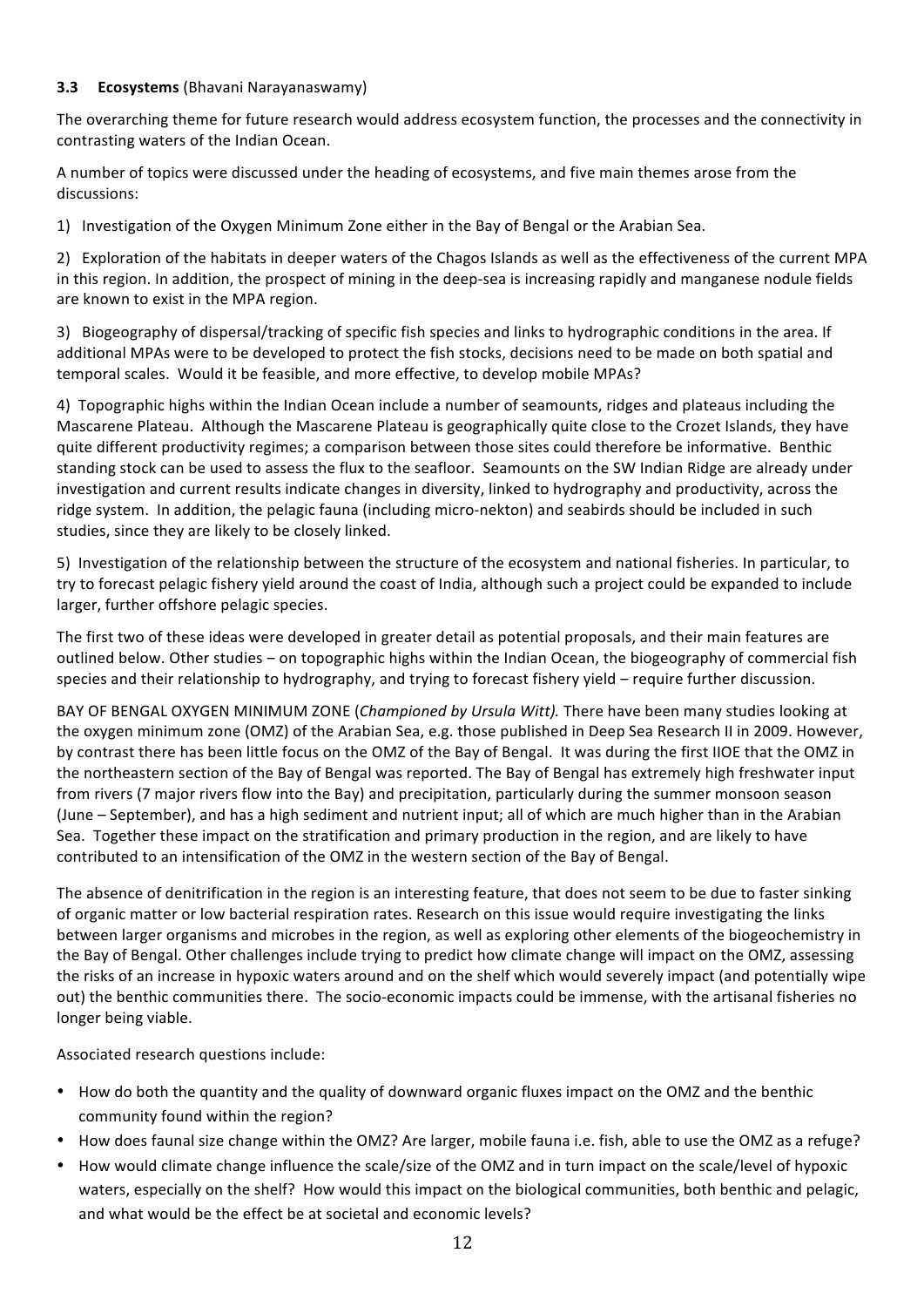WHAT'S THERE? EXPLORATORY RESEARCH IN THE CHAGOS ARCHIPELAGO / BRITISH INDIAN OCEAN TERRITORY (*Championed by Alex Rogers*). The Chagos archipelago, comprising >50 relatively small islands, is located in the central Indian Ocean, a region thought to have the cleanest seas in the world. In 2010, the waters around the Chagos Islands were declared a Marine Protected Area (see Figure 2); the largest in the world's oceans, with the entire area (shallow to deep-sea) being designated as a fully protected no-take marine reserve. The region contains many atolls, shallow limestone reef systems, seamounts and abyssal habitats. As the Chagos islands are deemed as one of the UK's overseas territories, establishing an MPA in the region requires regular monitoring of the different habitats. However, before a monitoring regime can be established, baseline surveys need to be undertaken in order to understand the biological diversity, composition, structure, the numbers and types of new species etc. of the different habitats in what is considered to be such a pristine region.

There are currently shallow water expeditions to the area focussing on the coral reefs and associated fauna (Figure 3). To date however, there has been no research on the habitats found in the deeper waters surrounding the Chagos islands. The Chagos region would therefore be an ideal region to investigate the connections between shallow water coral reef ecosystems and deeper benthic ecosystems and hence looking at changes in faunal composition and diversity across a bathymetric gradient. In this region there is also some evidence of mesophotic reef systems and thus the deep-reef refugia hypothesis could be tested i.e. to see if these reef systems help replace the loss of coral and other associated fauna in shallower systems.



Figure 3. A diver surveying the marine fauna around the Chagos Islands (Wikimedia)



The major questions driving the research focus for this area are:

- What lives in one of the most unexplored oceans of world?
- Is the diversity as high as we expect it to be?
- What is the level of connectivity across the seamounts/trenches in the area?
- What is the effectiveness of the Chagos Islands MPA? Is it working?
- Are we able to determine if there have been any changes in the diversity, composition, ecosystem structure and function?
- Does the MPA help Indian Ocean fish populations regenerate?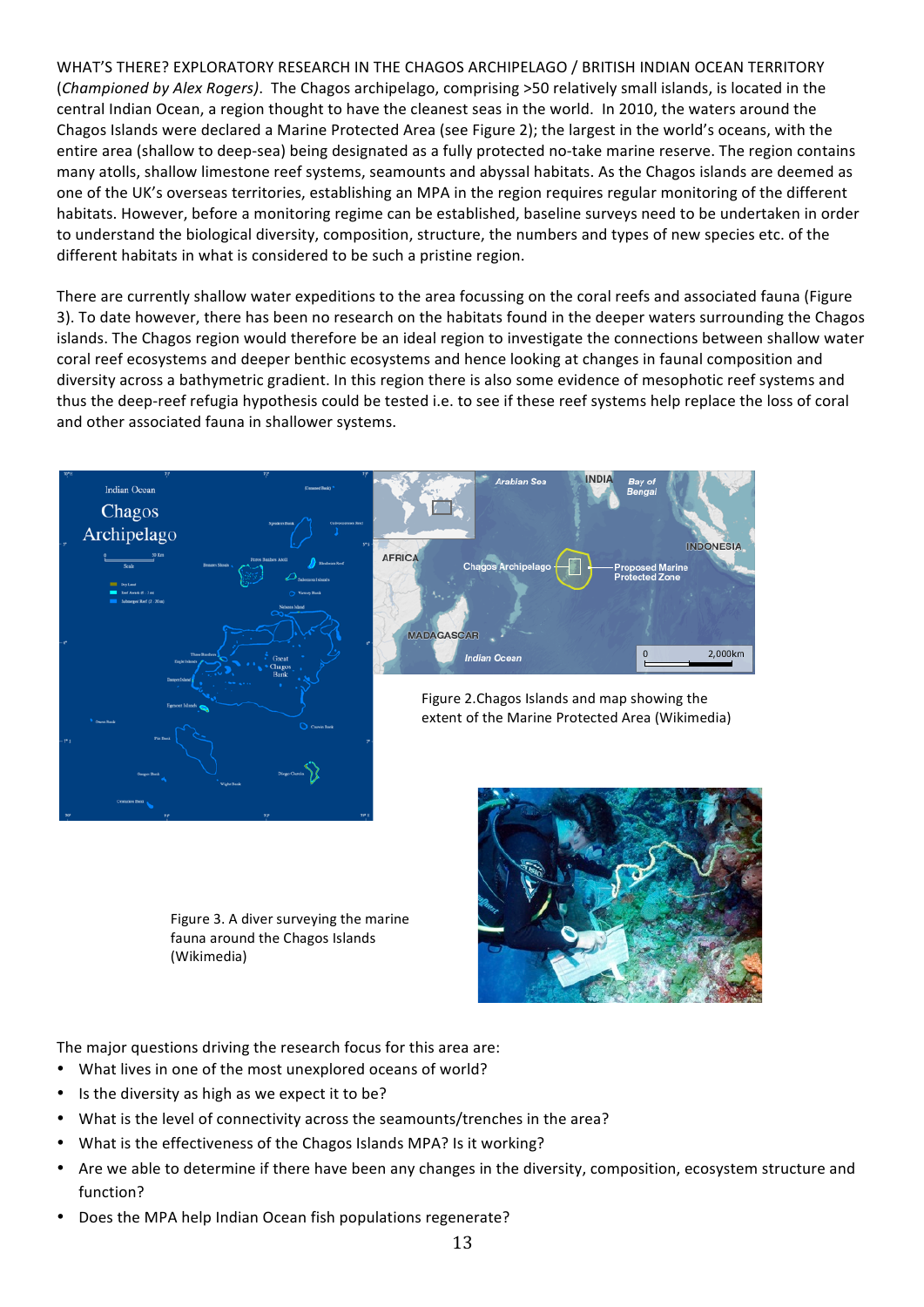The benefits of this research would increase our knowledge of one of the least explored oceans. By doing so we would also be able to assess whether the MPA is actually effective and whether it is being adhered to by fishermen working around the Chagos Islands. In addition we would increase the understanding of the deep-reef refugia hypothesis which may explain why the Chagos Island shallow water coral reef systems seem to be able to recover from extreme events (coral bleaching).

### **4. NEXT STEPS**

The next main step on completion of this report is its circulation to all those with interests, including workshop sponsors and other potential funders; relevant HEI Heads of Departments; and the wider research community. Additional ongoing and specific actions to develop IIOE-2, and its UK contribution, are summarised in Table 3 below.

| Table 3. Proposed planning actions and activities relating to coordination of Indian Ocean research, updated since |  |
|--------------------------------------------------------------------------------------------------------------------|--|
| the Dartington workshop                                                                                            |  |

| When?             | What?                                 | Who?              | Where or to whom? [update]           |
|-------------------|---------------------------------------|-------------------|--------------------------------------|
| Ongoing           | Prepare and submit research           | Researchers       | To fit into NERC and other funding   |
|                   | proposals                             |                   | timetables                           |
|                   | SCOR sponsorship of IIOE-2,           | Peter Burkill     | [Draft Research Plan discussed at    |
|                   | including development of an IIOE-2    | <b>Greg Cowie</b> | SCOR Workshop (Bremen, September     |
|                   | <b>Research Plan</b>                  |                   | $2014$ ]                             |
|                   | National liaison with IOC re IIOE-2   | <b>Steve Hall</b> | [IOC sponsorship confirmed by IOC    |
|                   | development                           |                   | Executive Council (Paris, May 2014)] |
|                   | Fostering UK interests in IIOE-2      | Karen Heywood     | Stimulating community networking,    |
|                   |                                       | <b>Steve Hall</b> | via UK-SCOR and UK-IOC [mailing list |
|                   |                                       |                   | established]                         |
|                   | Obtain advice on geographical         | ??                | NERC and FCO                         |
|                   | areas for UK ships and UK scientist   |                   |                                      |
|                   | on foreign ships                      |                   |                                      |
| 31 Aug 2014       | Pilot round for submission of ideas   | Researchers       | [several relevant ideas were         |
|                   | to NERC Strategic Programme           |                   | submitted]                           |
|                   | Advisory Group (SPAG)                 |                   |                                      |
| 10 Sep 2014       | Discussions with wider research       | Karen Heywood     | Discussion session at Challenger     |
|                   | community                             |                   | Society Conference, Plymouth [done]  |
| 12-13 Sep         | <b>SCOR Indian Ocean Workshop</b>     | <b>Greg Cowie</b> | Bremen, Germany [done]               |
| 2014              |                                       |                   |                                      |
| 20 Jan 2015       | Next deadline for NERC Standard       | Researchers       |                                      |
|                   | Grants (also late July)               |                   |                                      |
| <b>March 2015</b> | Likely next deadline for outlines for | Researchers       |                                      |
|                   | NERC large grants                     |                   |                                      |
| November          | Likely next deadline for full         | Researchers       |                                      |
| 2015              | proposals for NERC large grants       |                   |                                      |
| 30 Nov - 4 Dec    | Indian Ocean Symposium                | All with          | Goa, India                           |
| 2015              |                                       | interests         |                                      |

# **Acronyms**

| <b>ADCP</b>      | <b>Acoustic Doppler Current Profiler</b>                                                                  |
|------------------|-----------------------------------------------------------------------------------------------------------|
| <b>BIOT</b>      | British Indian Ocean Territory (Chagos Archipelago)                                                       |
| <b>BoB</b>       | Bay of Bengal                                                                                             |
| <b>BOBBLE</b>    | Bay of Bengal Boundary Layer Experiment                                                                   |
| <b>CTD</b>       | Conductivity, temperature and depth (water sampling instrument with additional sensors)                   |
| <b>EIOURI</b>    | East Indian Ocean Upwelling Research Initiative                                                           |
| <b>ENSO</b>      | El Niño Southern Oscillation                                                                              |
| <b>GEOTRACES</b> | An international research project of marine biogeochemical cycles of trace elements, co-sponsored by SCOR |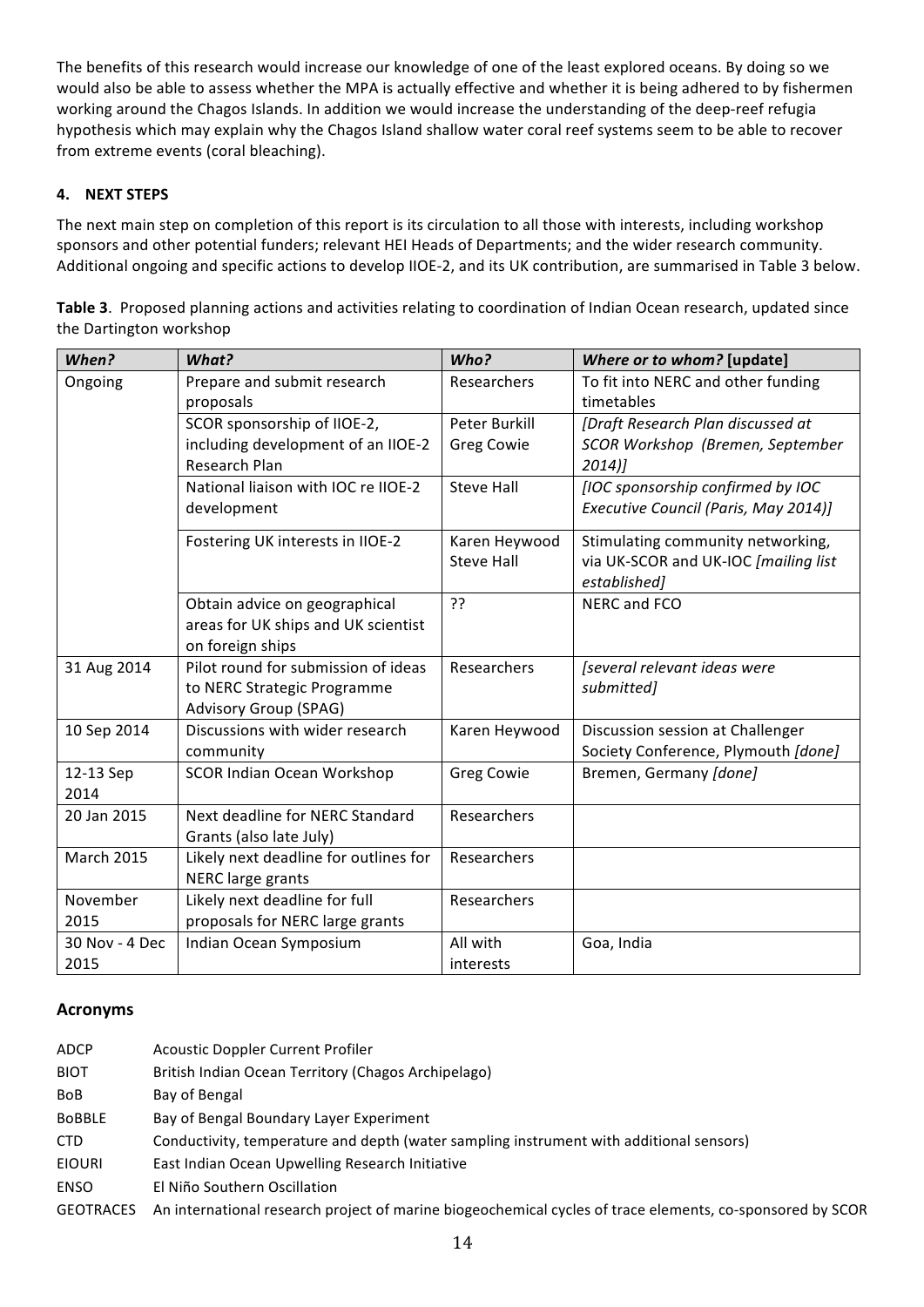|                | (http://www.geotraces.org/).                                                                      |
|----------------|---------------------------------------------------------------------------------------------------|
| <b>IIOE</b>    | International Indian Ocean Expedition which ended in 1965 (see http://www.scor-                   |
|                | int.org/IIOE History.htm).                                                                        |
| IIOE-2         | The new IIOE initiative sponsored by SCOR and IOC to mainly run between 2016-2020                 |
| <b>IMBER</b>   | Integrated Marine Biogeochemistry and Ecosystem Research (co-sponsored by SCOR & IGBP).           |
| <b>IMAREST</b> | Institute of Marine Engineering, Science and Technology.                                          |
| <b>IOC</b>     | Intergovernmental Oceanographic Commission (a body of UNESCO).                                    |
| <b>IOGOOS</b>  | Indian Ocean Global Ocean Observing System (affiliated to IOC).                                   |
| <b>MJO</b>     | Madden-Julian Oscillation                                                                         |
| <b>MPA</b>     | Marine Protected Area                                                                             |
| <b>NERC</b>    | Natural Environment Research Council                                                              |
| <b>NIO</b>     | National Institute of Oceanography, Goa, India                                                    |
| OMZ            | Oxygen Minimum Zone (situated between 200-2500 m deep in the northern Indian Ocean)               |
| RAMA           | Research Moored Array for African-Asian-Australian Monsoon Analysis and Prediction                |
| <b>SCOR</b>    | Scientific Committee on Oceanic Research (an ICSU Body with membership of 42 countries).          |
| <b>SIBER</b>   | Sustained Indian Ocean Biogeochemistry and Ecosystem Research (co-sponsored by IMBER and IOGOOS). |
| UK-IOC         | UK section of IOC                                                                                 |
| UK-SCOR        | UK section of SCOR; affiliated to the Royal Society and the Challenger Society                    |
| <b>WOCE</b>    | World Ocean Circulation Experiment                                                                |
|                |                                                                                                   |

### **Annex 1: Workshop Participants**

| <b>Name</b>         | Affiliation                | Name                      | Affiliation           |
|---------------------|----------------------------|---------------------------|-----------------------|
| Tom Anderson***     | NOC                        | Bhavani Narayanaswamy**** | SAMS                  |
| Tom Bell****        | <b>PML</b>                 | Adrian New***             | <b>NOC</b>            |
| <b>Brian Bett</b>   | <b>NOC</b>                 | Alex Piotrowski           | Cambridge             |
| Peter Burkill*      | <b>SCOR &amp; Plymouth</b> | <b>Trevor Platt</b>       | PML & POGO            |
| Greg Cowie**        | Edinburgh                  | <b>Dyonisius Raitsos</b>  | <b>PML</b>            |
| Trevor Guymer**     | <b>NOC</b>                 | Tom Rippeth               | Bangor                |
| Stephen Hall        | <b>NOC &amp; UK-IOC</b>    | Alex Rogers***            | Oxford                |
| Karen Heywood       | <b>UEA &amp; UK-SCOR</b>   | Shubha Sathyendrenath     | PML                   |
| Gideon Henderson**  | Oxford & UK-SCOR           | Karin Sigloch***          | Oxford                |
| Simon Josey         | <b>NOC</b>                 | Andy Watson               | Exeter                |
| Maeve Lohan***      | Plymouth                   | Mike Webb***              | <b>NERC</b>           |
| Miguel Maqueda      | NOC Liverpool              | Phil Williamson**         | <b>NERC &amp; UEA</b> |
| Adrian Matthews**** | <b>UEA</b>                 | Ursula Witte              | Aberdeen              |
| Elaine McDonagh**** | <b>NOC</b>                 | Chris Yesson              | ZSL                   |
| Chris Mees***       | <b>MRAG</b>                | Mike Zubkov               | <b>NOC</b>            |

\* Workshop Convenor, \*\* Co-convenor, \*\*\* Lead talk, \*\*\*\* Rapporteur

# **Annex 2: Main Agenda for the Dartington Workshop**

# *Monday* 17<sup>th</sup> March

#### **SESSION 1: BROAD CONTEXT** (Upper Gate House)

20:20 - 21.30 Welcome, aims /outputs and international perspectives (Peter Burkill); BIOT (Phil Williamson); GEOTRACES (Gideon Henderson); SIBER (Greg Cowie); open discussion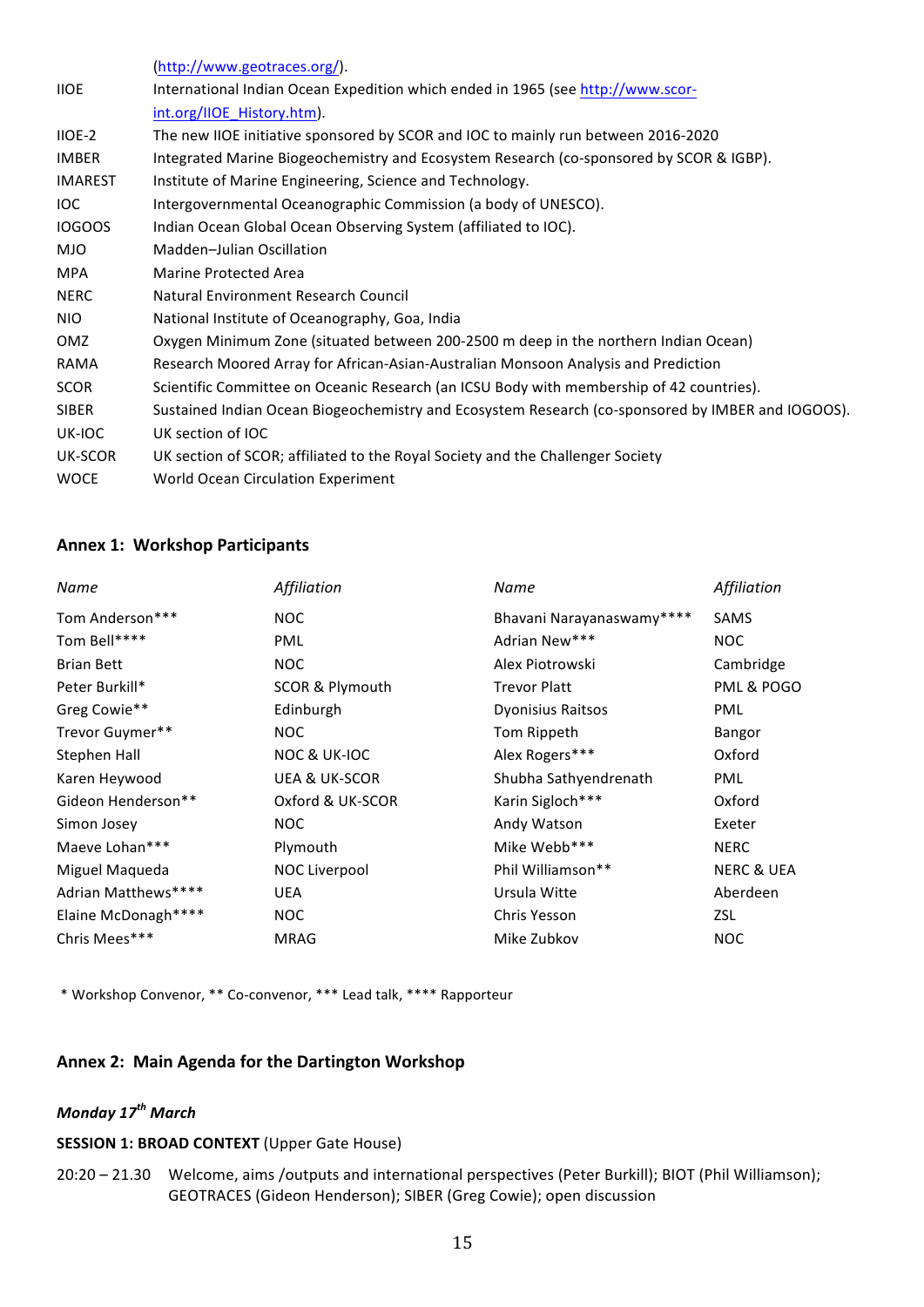### *Tuesday 18th March*

| <b>Time</b>                       | <b>Topic</b>                    | Lead talk  | Rapporteur   | Chairman     |
|-----------------------------------|---------------------------------|------------|--------------|--------------|
| 08:45                             | Introductions & interests       |            |              | P Burkill    |
| $09:00 - 09:45$                   | Monsoons                        | A Matthews | T Guymer     | P Burkill    |
| $09:45 - 10:30$                   | Physics                         |            | T Guymer     | P Burkill    |
| $10:30 - 11:00$                   | Coffee/Tea (West Wing Lounge)   |            |              |              |
| $11:00 - 11:45$                   | Biogeochemistry                 | T Anderson | G Cowie      | G Henderson  |
| <b>Benthos</b><br>$11:45 - 12:30$ |                                 | A Rogers   | P Burkill    | G Henderson  |
| $12:30 - 14:00$                   | Lunch (Solar Room)              |            |              |              |
| $14:00 - 14:45$                   | Top Predators & Biodiversity    | C Mees     | P Williamson | G Cowie      |
| 14:45 -15:30                      | Geochemistry                    | M Lohan    | G Henderson  | G Cowie      |
| $15:30 - 16:00$                   | Tea / Coffee (West Wing Lounge) |            |              |              |
| $16:00 - 16:45$                   | Geology & Geophysics            | K Sigloch  | G Henderson  | P Williamson |
| $16:45 - 17:30$                   | Discussion & plans for tomorrow |            | P Burkill    | P Williamson |

#### *Wednesday 19th March*

**SESSION 3: SYNTHESIS & PLANNING SESSION (Upper Gate House except 09:15-10:30)** 

- 09:00 09:15 The NERC funding mechanisms: Mike Webb (Chair: T Guymer)
- 09:15 10:30 Parallel sessions for small groups to identify key research (locations TBA)
- 10:30 -11:00 *Coffee/Tea (West Wing Lounge)*
- 11:00 12:15 Plenary group feedback from parallel sessions by Rapporteurs (Chair: P Burkill)
- 12:15 13:00 Next Steps? (Chair: P Burkill)
- 13:00 *Lunch and Disperse (Solar Room)*

### Annex 3: Main (NERC) funding mechanisms

There are many funders – and funding mechanisms – that might be used to support UK research in the Indian Ocean, and the community is encouraged to investigate all realistic possibilities, at a range of levels. Nevertheless, the Natural Environment Research Council (NERC) is likely to be the most important for ship-based oceanographic research, and a short summary (not comprehensive) is therefore given here of the most relevant current NERC schemes. These were redefined in 2014; for further details see www.nerc.ac.uk/funding and the specific links given below

#### **NERC strategic research**

NERC strategic research is directed at "environmental areas of major economic and societal importance". Improved understanding of the physical dynamics and living resources of the Indian Ocean has such importance, as was evident to participants of the Dartington workshop; however, convincing justification of that relevance needs to be made to those with responsibility for strategic funding decisions, in competition with other ideas for other research areas.

The main process for NERC acceptance of a specific initiative as strategic research (with subsequent funding as either a Highlight Topic or a Strategic Programme Area) involves submission of a 2-page outline for consideration by the Strategic Programme Advisory Group (SPAG). That outline ('idea') needs to identify how societal challenges will be addressed, i.e. the wider importance of the research to NERC and the UK, as well as describing the scientific need (including its timeliness and novelty); opportunities for collaborations and partnerships; and the capacity and infrastructure required. For details see: www.nerc.ac.uk/research/portfolio/strategic/ideas/submission-of-ideas-guide.pdf